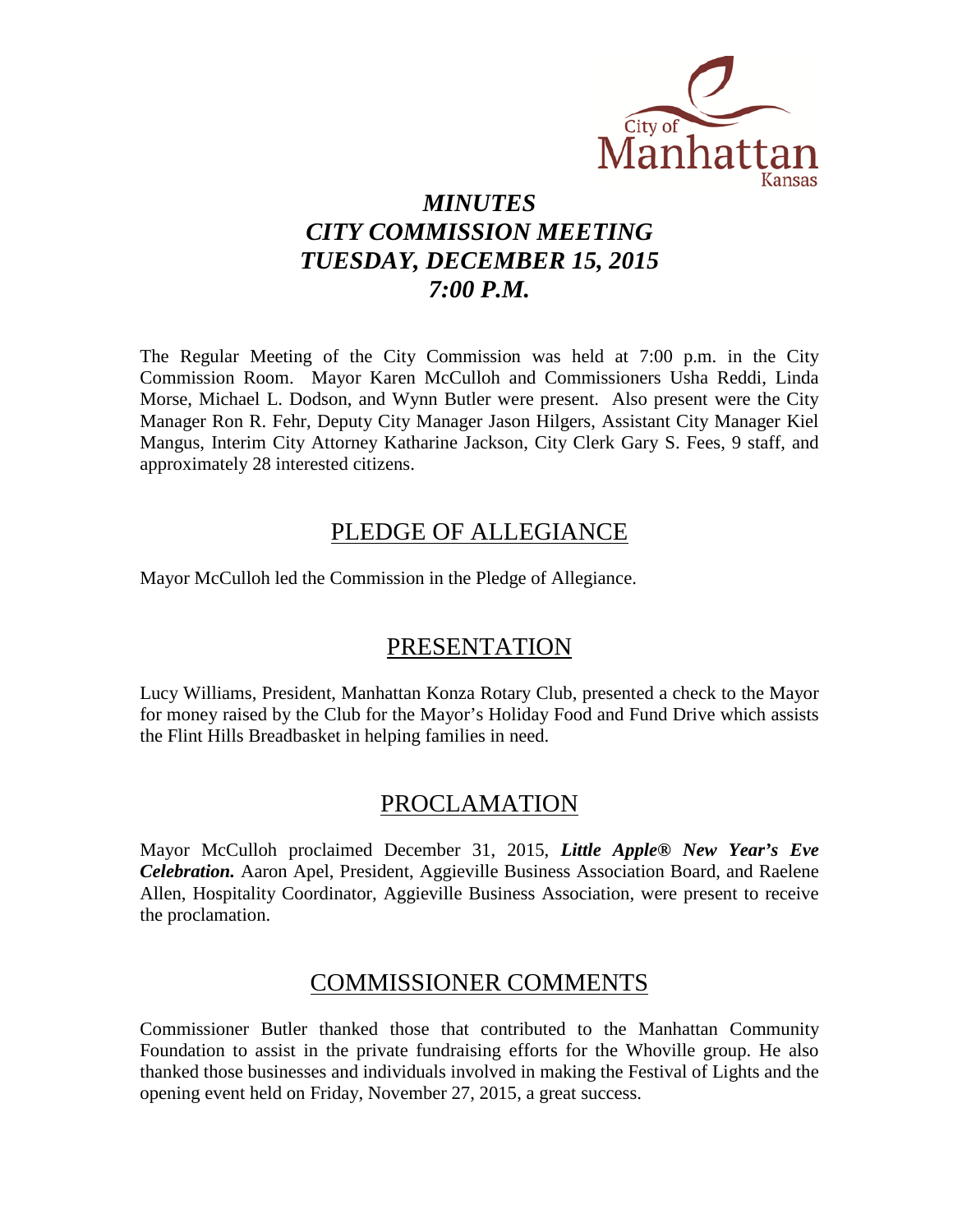## COMMISSIONER COMMENTS *(CONTINUED)*

Commissioner Morse informed the community that she recently had hip surgery and stated that it was great to be back. She commented on how important and essential it is for handicapped accessibility throughout the community.

Commissioner Reddi thanked the Manhattan Konza Rotary Club for raising money for the Mayor's Holiday Food and Fund Drive to support the Flint Hills Breadbasket. She stated that with school closed over the holidays, those students relying on free or reduced lunches will have a harder time receiving a good meal and thanked the generosity of organizations and people that assist in providing much needed resources. She also encouraged the community to shop locally.

## CONSENT AGENDA

(\* denotes those items discussed)

#### **MINUTES**

The Commission approved the minutes of the Regular City Commission Meeting held Tuesday, December 1, 2015.

#### **CLAIMS REGISTER NO. 2670**

The Commission approved Claims Register No. 2806 authorizing and approving the payment of claims from November 25, 2015, to December 8, 2015, in the amount of \$1,954,643.99.

#### **\* LICENSES**

Mayor McCulloh stated there would be a fireworks display for the Little Apple New Year's Eve celebration in Aggieville on December 31, 2015.

The Commission approved a **Fireworks Display License** for the Little Apple New Year's Eve Celebration in Aggieville on December 31, 2015, for Rainbow Fireworks, Inc., 76 Plum Avenue, Inman, Kansas; a **Tree Maintenance License** for calendar year 2016 for Gudenkauf Tree Service, 102 North Street, Seneca, Kansas; and an annual **Cereal Malt Beverages Off-Premises License** for Dara's #1, 1816 Claflin Road; Dara's #2, 3270 Kimball Avenue; Dara's #10, 2323 Tuttle Creek Boulevard; Dara's #12, 1701 Anderson Avenue; Hop-N-Skip, 2233 Tuttle Creek Boulevard; Oppy's Service Inc., 605 South 3<sup>rd</sup> Street; Shop Ouik #12, 430 Fort Riley Boulevard; Shop Quik # 11, 3108 Anderson Avenue; Shop Quik # 14, 529 Richards Drive; Shop Quik #16, 1127 Bluemont Avenue; Tuttle Creek Pizza Hut, 1005 Hostetler Drive; and Westloop Pizza Hut, 2931 Claflin Road.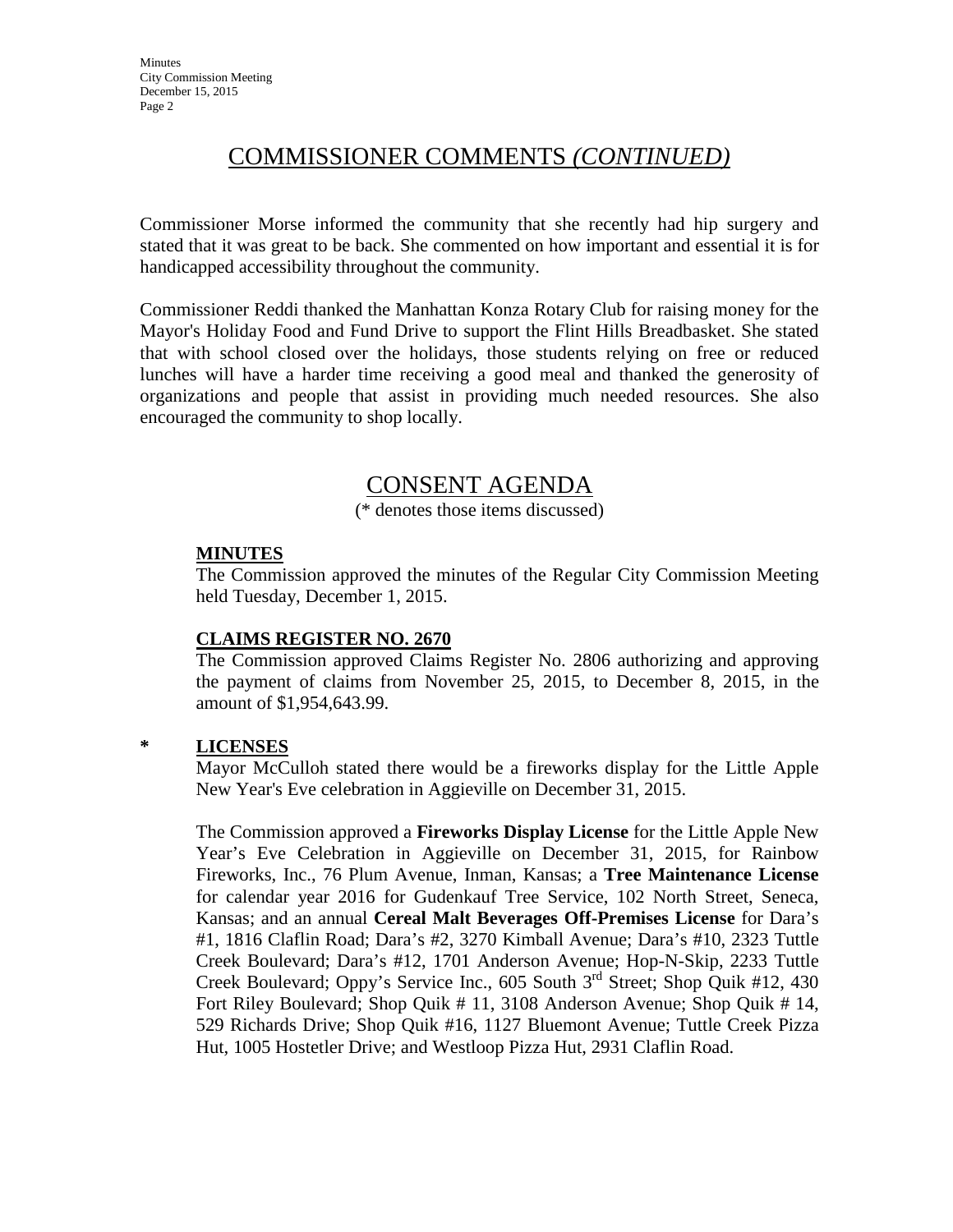#### **ORDINANCE NO. 7185 - AMEND STONECREEK PLANNED UNIT DEVELOPMENT**

The Commission approved Ordinance No. 7185 amending Ordinance No. 6388 and the Final Development Plan of the Stonecreek Planned Unit Development, generally located southeast of the intersection of Scenic Drive and Anderson Avenue, as proposed, based on the findings in the Staff Report *(See Attachment No. 1*), with the one (1) conditions of approval.

#### **ORDINANCE NO. 7186 - ISSUE GENERAL OBLIGATION BONDS - POYNTZ AVENUE PUMP STATION REINFORCED CONCRETE BOX EXTENSION (SM1309)**

The Commission approved Ordinance No. 7186 issuing bonds to pay for the Poyntz Avenue Pump Station Reinforced Concrete Box Extension project (SM1309), to be paid from the Stormwater Fund.

#### **\* RESOLUTION NO. 121515-A - CITY BOUNDARY**

Mayor McCulloh stated that the City has added 109 acres as a result of annexations during 2015.

The Commission approved Resolution No. 121515-A establishing and defining the boundaries of the city of Manhattan, Kansas, as of December 15, 2015.

#### **2016 CONTRACT - MANHATTAN CENTER FOR THE ARTS**

The Commission approved a contract as budgeted in the 2016 City Budget and authorized the Mayor and City Clerk to execute said contract with the Manhattan Center for the Arts.

#### **2016 CONTRACT - WOLF HOUSE MUSEUM**

The Commission approved a contract as budgeted in the 2016 City Budget and authorized the Mayor and City Clerk to execute said contract with the Riley County Historical Society for the Wolf House Museum.

#### **2016 CONTRACT - DOWNTOWN MANHATTAN, INC.**

The Commission approved a contract as budgeted in the 2016 City Budget and authorized the Mayor and City Clerk to execute said contract with Downtown Manhattan, Inc.

### **2016 CONTRACT - AGGIEVILLE BUSINESS DISTRICT**

The Commission approved a contract as budgeted in the 2016 City Budget and authorized the Mayor and City Clerk to execute said contract with the Aggieville Business District.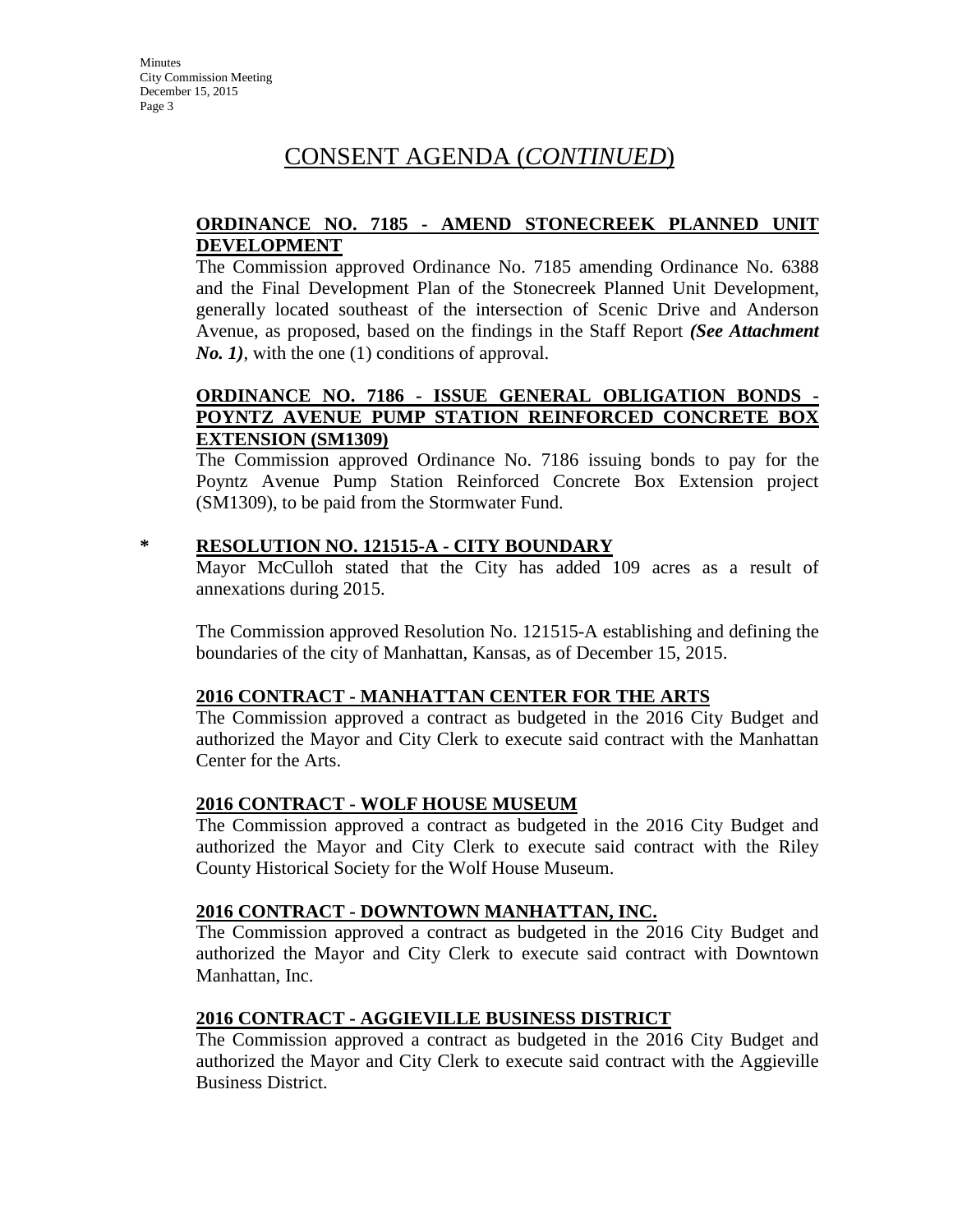#### **2016 CONTRACT - FLINT HILLS AREA TRANSPORTATION AGENCY**

The Commission approved a contract as budgeted in the 2016 City Budget and authorized the Mayor and City Clerk to execute said contract with the Flint Hills Area Transportation Agency.

#### **2016 CONTRACTS - SOCIAL SERVICES ADVISORY BOARD AGENCIES**

The Commission approved contracts as budgeted in the 2016 City Budget and authorized the Mayor and City Clerk to execute said contracts with the Social Services Advisory Board agencies *(See Attachment No. 2)*.

#### **2016 AGREEMENTS - SPECIAL ALCOHOL FUND COMMITTEE AGENCIES**

The Commission approved contracts as budgeted in the 2016 City Budget and authorize the Mayor and City Clerk to execute said contracts with the Special Alcohol Fund agencies *(See Attachment No. 3)*.

#### **2016 CONTRACT - AGGIEVILLE BUSINESS IMPROVEMENT DISTRICT**

The Commission authorized the Mayor and City Clerk to execute the 2016 Aggieville Business Improvements District contract.

#### **2016 CONTRACT - DOWNTOWN BUSINESS IMPROVEMENT DISTRICT**

The Commission authorized the Mayor and City Clerk to execute the 2016 Downtown Business Improvements District contract.

### **CHANGE ORDER NO. 2 - 11TH AND FREMONT STREETS INTERSECTION IMPROVEMENTS (ST1416/CD1413)**

The Commission approved and authorized the Mayor to execute Change Order No. 2 in the amount of \$52,791.04 to add the Lee School Crossing Project into the contract with T & M Concrete Construction Company, of Junction City, Kansas, who is currently the contractor of record for the  $11<sup>th</sup>$  and Fremont Streets Intersection Improvements Project (ST1416/CD1413).

#### **\* CHANGE ORDER NO. 1 - CITY POOL PARKING LOT IMPROVEMENTS (CP1501)**

Mayor McCulloh provided additional information on the item and explained the need for a change order.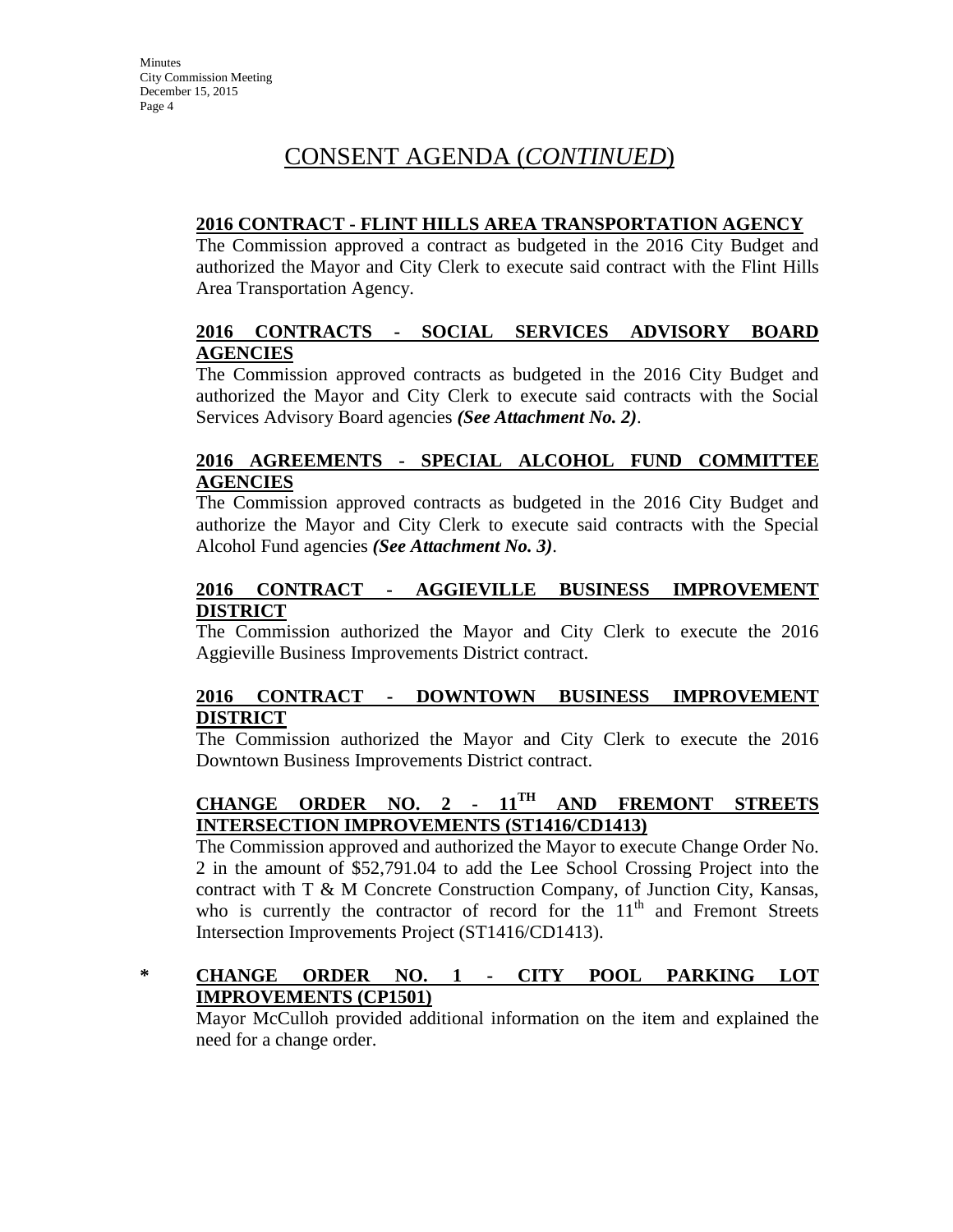#### **\* CHANGE ORDER NO. 1 - CITY POOL PARKING LOT IMPROVEMENTS (CP1501)** *(CONTINUED)*

The Commission approved and authorized the Mayor to execute Change Order No. 1 for the City Pool Parking Lot (CP1501, CIP #CU029P) project, resulting in a net increase in the amount of  $$71,347.09$  (+6.7%) to the contract with Kolde Construction, Inc., of St. Mary's, Kansas for soil remediation, utility relocation, additional bike-pedestrian paths/sidewalks, pedestrian lighting, pavement marking removal, modifications to the pool fence and bleacher area, and substitution for pavement marking materials.

#### **AWARD CONTRACT - AIRPORT ROAD (ST1408) AND STORM SEWER (SM1403) IMPROVEMENTS**

The Commission accepted the Engineer's Opinion of Probable Cost in the amount of \$762,169.50; awarded a construction contract in the amount of \$661,285.00 to Walters-Morgan Construction, Inc., of Manhattan, Kansas; and authorized the Mayor and City Clerk to execute the contract. Airport Road (ST1408) and Storm Sewer (SM1403) Improvements

### **AWARD CONTRACT - FIXED BASE OPERATOR PARKING LOT AND SITE UTILITY IMPROVEMENTS (SM1403, ST1408, SS1409, WA1408)**

The Commission accepted the Engineer's Opinion of Probable Cost in the amount of \$793,203.00; awarded a construction contract in the amount of \$698,990.58 to Schultz Construction, of Manhattan, Kansas; and authorized the Mayor and City Clerk to execute the construction contract for the Fixed Base Operator Parking Lot and Site Utility Improvements (SM1403, ST1408, SS1409, WA1408).

#### **\* PURCHASE - STRUCTURAL FIREFIGHTING COAT AND PANT**

Mayor McCulloh provided additional information on the item. She stressed the importance in providing quality safety clothing and the associated costs to ensure that firefighters and police officers are safe.

The Commission authorized the purchase of 13 sets of Globe structural firefighting coat (\$1,189.00/coat) and pant (\$889.00/pant) from Municipal Emergency Services, of Fremont, Nebraska, for a total cost in the amount of \$2,078.00 per ensemble and other miscellaneous costs, up to \$30,000.00, to be paid from the Fire Operations budget.

**\* APPOINT - STREET MAINTENANCE STEERING COMMITTEE**

Mayor McCulloh highlighted the item.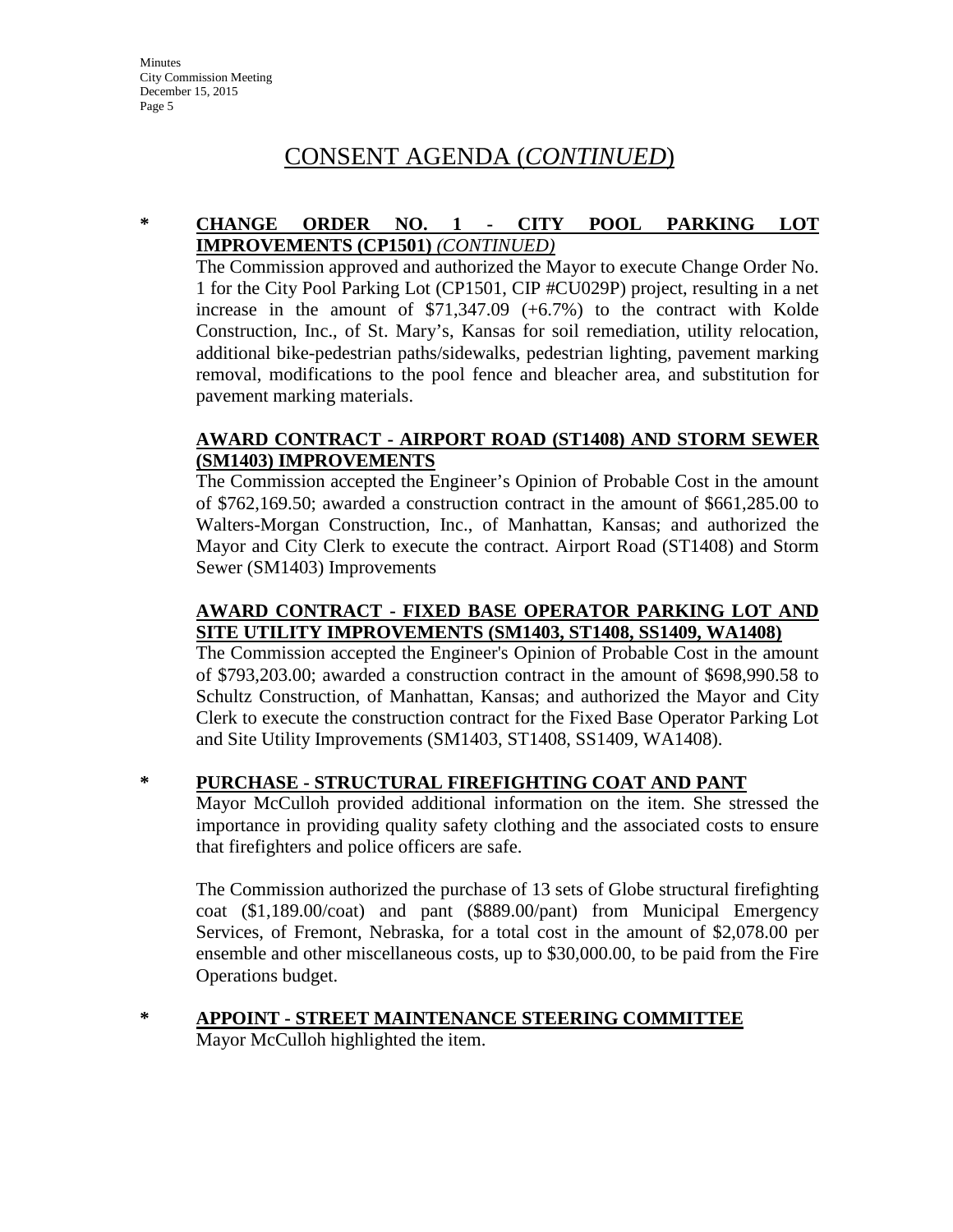#### **\* APPOINT - STREET MAINTENANCE STEERING COMMITTEE** *(CONTINUED)*

Ron Fehr, City Manager, provided additional information on the item and announced the names recommended for appointments to serve geographical and stakeholder positions on the Street Maintenance Steering Committee. He then responded to questions from the Commission, provided clarification on the charge and purpose of the Street Maintenance Steering Committee, and stated that Rob Ott, Director of Public Works, would serve as staff liaison to the Steering Committee.

The Commission approved the establishment, composition, and charge of the proposed Street Maintenance Steering Committee, and appointed members to the Committee *(See Attachment No. 4)*.

#### **BOARD APPOINTMENTS**

The Commission approved appointments by Mayor McCulloh to various boards and committees of the City.

#### *Aggieville Business Improvement District Advisory Board*

Re-appointment of Kevin Peirce, 1731 Humboldt Street, to a three-year term. Mr. Peirce's term will begin January 1, 2016, and will expire December 31, 2018.

#### *City/University Special Projects Fund Committee*

Re-appointment of Eileen Meyer, 2429 Buena Vista Drive, to a two-year Citizen term. Ms. Meyer's term begins immediately, and will expire June 30, 2017.

Appointment of Nancy Baker, 3052 Conrow Drive, to a two-year Citizen term. Ms. Baker's term begins immediately, and will expire June 30, 2017.

Appointment of Rodney Harms, 101 WaterBridge Road, to a two-year Citizen term. Mr. Harms' term begins immediately, and will expire June 30, 2017.

#### *Downtown Business Improvement District Advisory Board*

Re-appointment of Diane Born, 1318 Lafayette Drive, to a two-year term. Ms. Born's term will begin January 1, 2016, and will expire December 31, 2017.

Re-appointment of Christopher Spaw, 122 South Manhattan Avenue, to a twoyear term. Mr. Spaw's term will begin January 1, 2016, and will expire December 31, 2017.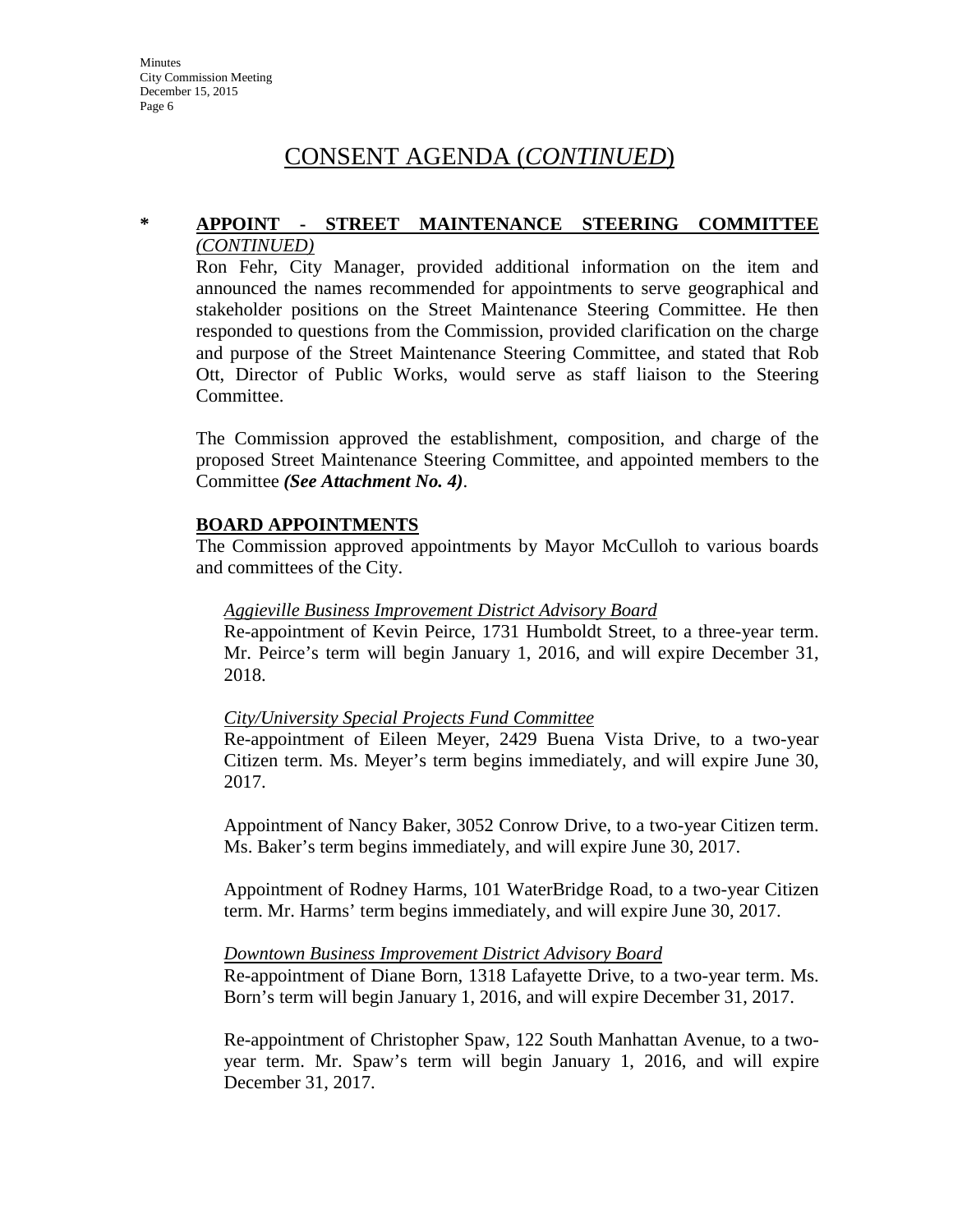#### **BOARD APPOINTMENTS** *(CONTINUED)*

*Manhattan Urban Area Planning Board*

Appointment of Debbie Nuss, 2404 Sumac Drive, to fill the unexpired term of Katie Bachelor. Ms. Nuss' term begins immediately, and will expire April 30, 2018.

*Social Services Advisory Board*

Appointment of Linda Thurston, 822 Pierre Street, to a three-year term. Ms. Thurston's term begins immediately, and will expire June 30, 2018.

After discussion and comments from the Commission, Commissioner Reddi moved to approve the consent agenda. Commissioner Morse seconded the motion. On a roll call vote, motion carried 5-0.

## GENERAL AGENDA

#### **RECOMMENDATION/NEGOTIATE CONTRACT - CONSULTANT - PARKS AND RECREATION FACILITIES FEASIBILITY STUDY**

Eddie Eastes, Director of Parks and Recreation, presented background information and an overview of the item. He then responded to questions from the Commission regarding the scope of services and the contract. He provided clarification on the proposed scope of work and stated that the fee amount would come back to the Commission for approval.

Mayor McCulloh opened the public comments.

Hearing no comments, Mayor McCulloh closed the public comments.

After discussion and comments from the Commission, Commissioner Butler moved to approve the recommendation from the Parks and Recreation Advisory Board and authorize City Administration to negotiate a scope of services and contract with Bruce McMillan Architects, P.A., of Manhattan, Kansas, for architectural design and park planning services. Commissioner Morse seconded the motion. On a roll call vote, motion carried 5-0.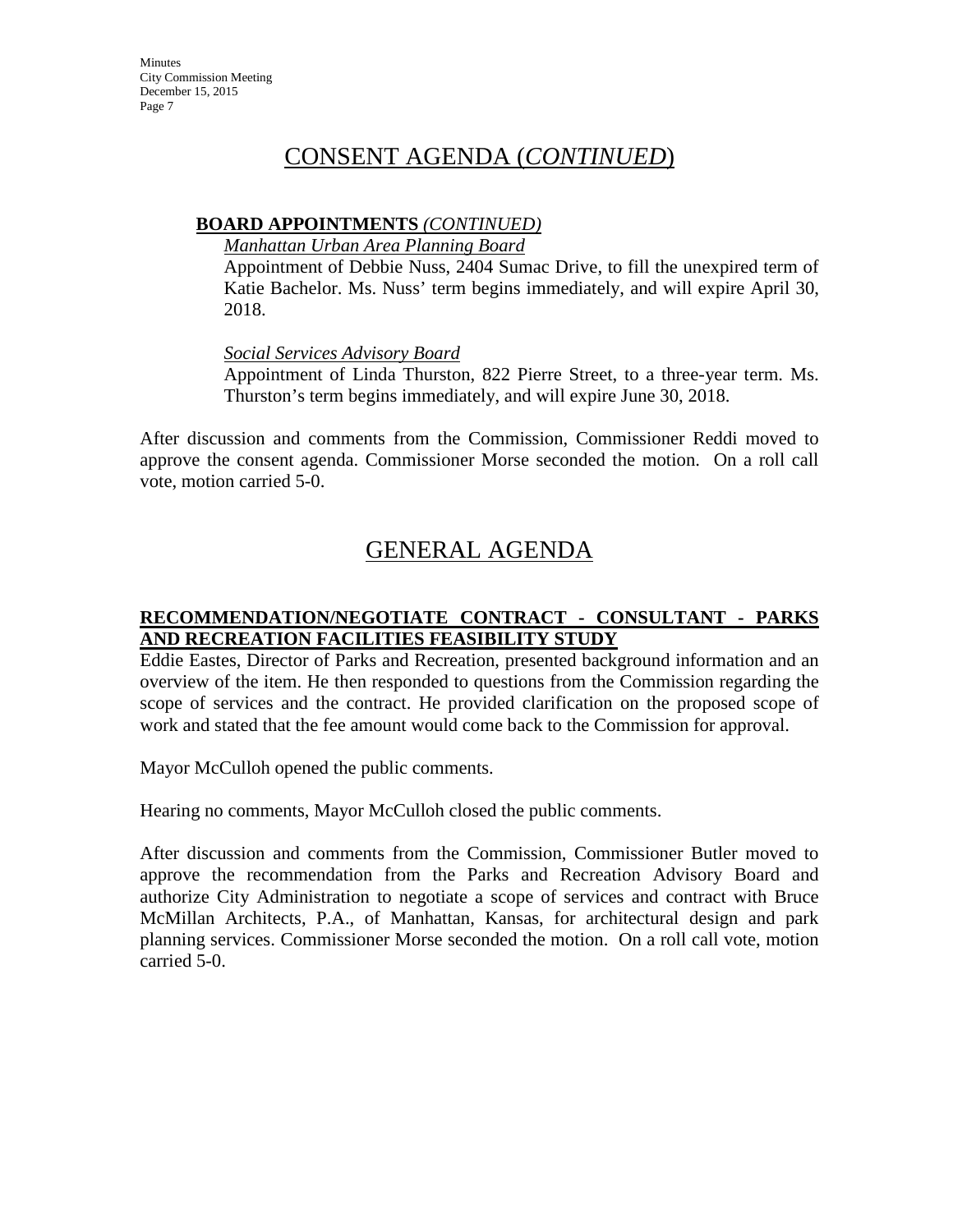## GENERAL AGENDA *(CONTINUED)*

#### **RESOLUTION NO. 121515-B - PETITION - MILLER PARKWAY IMPROVEMENTS FROM SCENIC DRIVE TO LEE MILL HEIGHTS, UNIT 10**

Rob Ott, Director of Public Works, presented background information on the item. He highlighted the petition structure of the benefit district, the benefit district breakdown costs, and stated the total petition amount would be \$2,540,000, with the City-At-Large obligation in the amount of \$1,915,828. He presented a map of the Miller Parkway Extension indicating property owned by the Buel's, Hunter's, City of Manhattan, and Lee Mill Heights, Unit 10, and Stone Pointe; showed an aerial photograph of the proposed Miller Parkway improvements and Scenic Drive; presented current photography of typical roadway sections of Miller Parkway; and highlighted a map of Miller Parkway and Scenic Drive intersection that was created by Schwab-Eaton. He then responded to questions from the Commission regarding considerations for the traffic signal at the intersection, the current traffic counts on Amherst Avenue to Seth Child Road, and provided clarification on the City obligation amount and the potential to recoup some of the costs in the future from the Hunter Tract.

Ron Fehr, City Manager, provided additional information on the item.

Karen Davis, Director, Community Development, responded to questions from the Commission regarding noise levels and notifications provided to Fort Riley and property owners. She stated there are construction techniques available that contractors can use to help mitigate noise issues.

Rob Ott, Director of Public Works, informed the Commission that he communicated with the trustees of the Hunter Trust and that they were aware of the agenda item.

After comments from the Commission on the item, Ron Fehr, City Manager, informed the Commission that the City is trying to treat all parties as fair as possible with this project. He also provided additional information on the impact fee and access to the roadway.

Jason Hilgers, Deputy City Manager, provided clarification on the project financing and highlighted the proposed debt schedule.

Ron Fehr, City Manager, informed the Commission that the proposed action also rescinds a previous Resolution, finds the petition sufficient, and finds the project advisable. He addressed the need for a traffic signal at the intersection of Miller Parkway and Scenic Drive to ensure safety.

Mayor McCulloh opened the public comments.

Tim Schultz, Schultz Real Estate Development, provided additional information on the item. He also gave an update on the current activity and grading work being completed.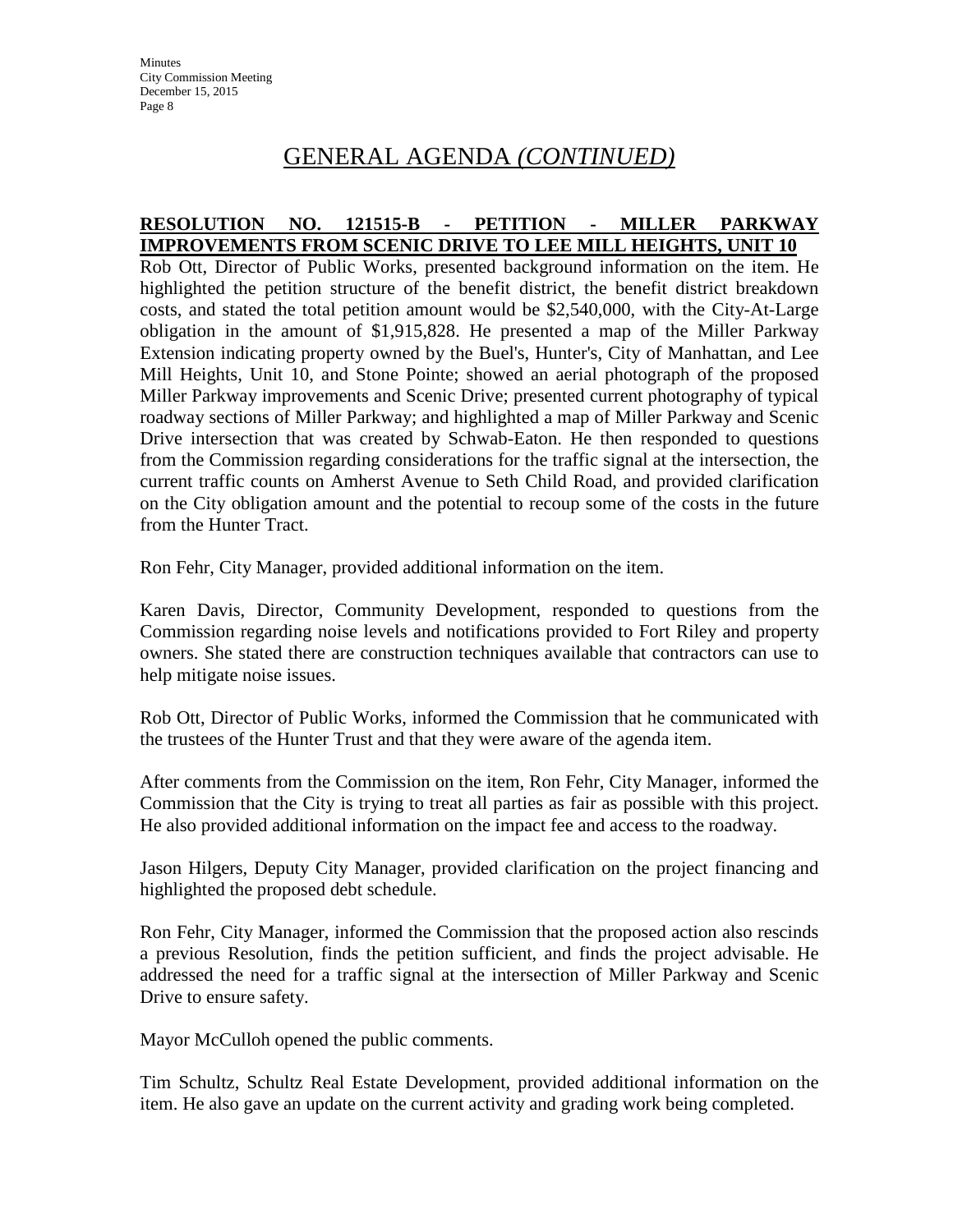## GENERAL AGENDA *(CONTINUED)*

#### **RESOLUTION NO. 121515-B - PETITION - MILLER PARKWAY IMPROVEMENTS FROM SCENIC DRIVE TO LEE MILL HEIGHTS, UNIT 10** *(CONTINUED)*

Rob Ott, Director of Public Works, responded to questions from the Commission regarding safety and access from Miller Parkway to Scenic Drive.

Hearing no other comments, Mayor McCulloh closed the public comments.

After discussion and comments from the Commission, Commissioner Butler moved to authorize the Mayor and City Clerk to sign the petition; find the petition sufficient; approve Resolution No. 121515-B rescinding Resolution No. 050112-A and finding the project advisable and authorizing construction; and authorize the Mayor and the City Clerk to execute an agreement with Schwab-Eaton, P.A., of Manhattan, Kansas, to perform professional services in an amount not to exceed \$97,194.00 for the improvements to Miller Parkway and Scenic Drive Improvements (ST1512) (Lee Mill Heights, Unit 10, to Scenic Drive). Commissioner Morse seconded the motion. On a roll call vote, motion carried 5-0.

#### **2015 CHAMBER OF COMMERCE YEAR-END REPORTS AND 2016 CONTRACTS**

Lyle Butler, Chief Executive Officer (CEO)/President, Manhattan Area Chamber of Commerce, introduced the item. He presented a television commercial that showcased the Manhattan community and stated that the Chamber provided financial assistance to help promote the Festival of Lights event. He also provided information on the economic development private and public funding sources and economic development funding trends from 1998 - 2015. He stated that in 2015, 70 percent of the revenue received was generated from private sources and informed the Commission that the Chamber is a notfor-profit organization.

Janet Nichols, Military Community Liaison, Manhattan Area Chamber of Commerce, presented a picture of Major General Wayne Grigsby and Fort Riley soldiers during the Military Appreciation Day at the Kansas State University football game. She also provided an update on events and activities, including Shopping in Manhattan with 22 Fort Riley spouses; organizing a K-State basketball game for Fort Riley soldiers; facilitating the Military Relations monthly lunch meetings and the Kaw Valley Rodeo Military Appreciation night; coordinating the Little Apple Brigade Annual Ball event and assisting with the annual military golf outing in Manhattan; attending the AUSA annual meeting in Washington DC; assisting with the Veterans Day Parade and luncheon event; and attending numerous ceremonies and events at Fort Riley.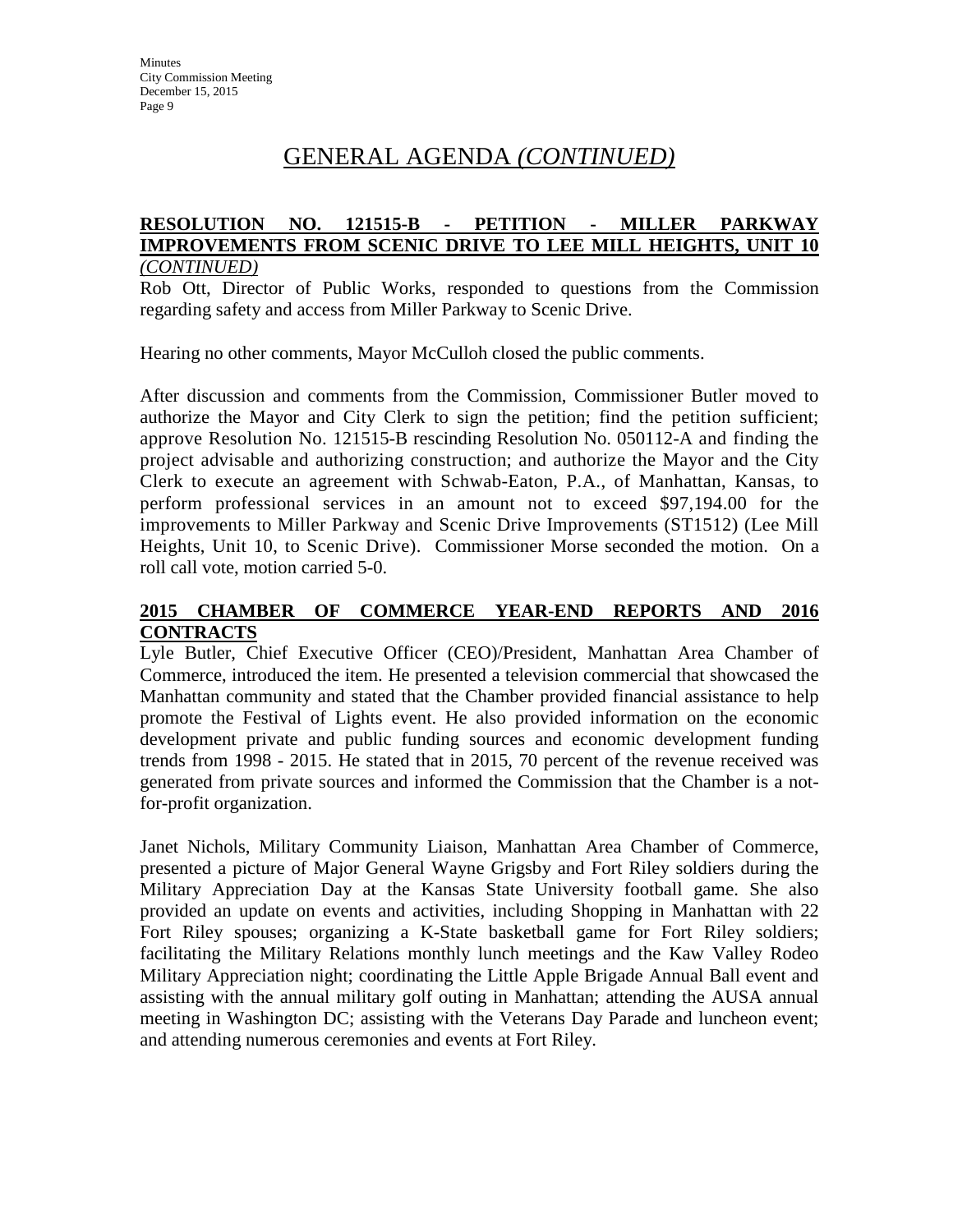## GENERAL AGENDA *(CONTINUED)*

#### **2015 CHAMBER OF COMMERCE YEAR-END REPORTS AND 2016 CONTRACTS** *(CONTINUED)*

John Pagen, Vice President & Economic Development Director, Manhattan Area Chamber of Commerce, presented the six core principles and strategies for growth for 2012 - 2016, including: existing businesses, community prosperity, entrepreneurship and innovation, talent development, enhance economic development capacity, and regional competitiveness. He also presented information on the global food systems corridor; labor force statistics of top 16 Kansas cities by population from January 2002 - October 2015; retail sales in Manhattan from 1992 - 2015; and annual new building permit values from 2001 - October 2015.

Trent Armbrust, Director, Business Development & Strategic Initiatives, Manhattan Area Chamber of Commerce, presented a map showing participants that attended a pet food workshop for industry in Manhattan. He also presented information regarding the site selector familiarization tour held in Manhattan and discussed the need to have available land designated for commercial and industrial use. Finally, he showed a chart indicating Manhattan's Innovation Ecosystem and discussed the importance of fiber optics, adequate electrical supply, availability of building space, and adaptable talent and workforce. He responded to questions from the Commission regarding the low unemployment rate in the region and discussions with the new Manhattan Area Technical College President regarding curriculum and industry workforce demands.

Lyle Butler, CEO/President, Manhattan Area Chamber of Commerce, responded to questions from the Commission regarding Chamber members and non-members needing economic development and stated that economic development does not differentiate between being a Chamber member or not. He discussed the need for online sales tax initiatives to be on a level playing field with brick and mortar businesses and informed the Commission that he met with Dr. Bob Shannon, USD 383, regarding technical education and future initiatives.

Brad Everett, Chair, Manhattan Convention & Visitors Bureau (CVB) Steering Committee, introduced the 4th quarter Convention & Visitors Bureau (CVB) presentation and acknowledged the 2015 CVB Steering Committee members. He extended his appreciation to the CVB staff for their continuing certifications and professional education achievements. He presented a pie chart indicating visitor spending in Riley County with \$126 million spent in 2014. He also highlighted sales in leisure and hospitality industries and provided a breakdown of Riley County visitor spending from 2010 - 2014. He then responded to questions from the Commission.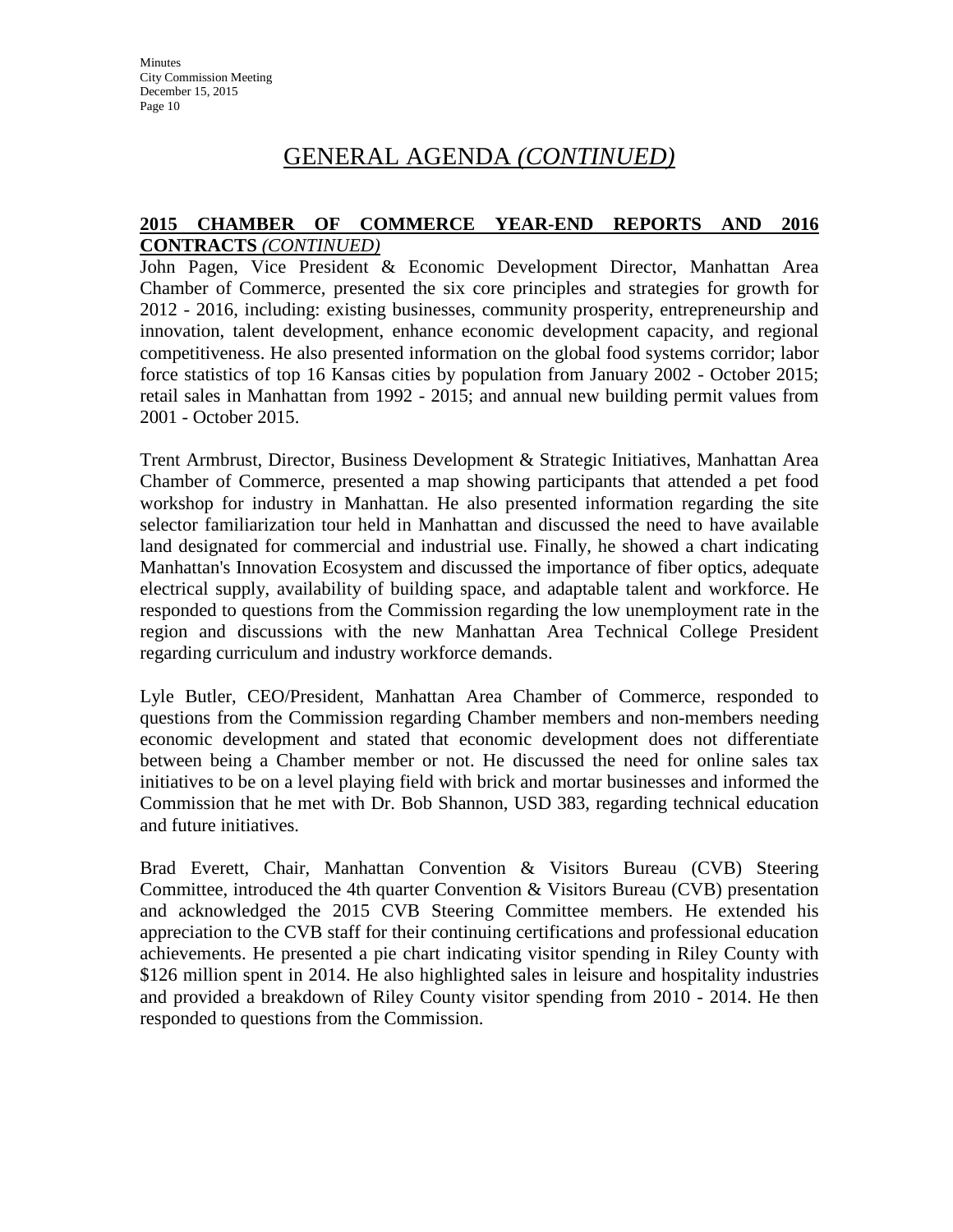### **GENERAL AGENDA (CONTINUED)**

#### 2015 CHAMBER OF COMMERCE YEAR-END REPORTS AND 2016 **CONTRACTS (CONTINUED)**

Karen Hibbard, Director, Manhattan Convention & Visitors Bureau, presented information on the number of groups hosted from January 2015 through November 2015. She announced the CVB would be holding a competition to name the new cell phone charger that includes a video highlighting the community. She highlighted performance measures for fulfillment/inquiries, social media engagement, and the CVB website. She responded to questions from the Commission and mentioned several significant events that included the Bill Snyder half-marathon, Country Stampede, and events and festivals. She highlighted the Society of American Travel Writers that was in Manhattan and the positive exposure that the community received for hosting this event. Finally, she presented information on the Visitor Intercept Study, a chart showing the annual room supply and demand, the number of average rooms occupied, the average daily hotel room rate, the revenue per hotel room, and presented a new video promoting Manhattan.

After comments from the Commission, Karen Hibbard, Director, Manhattan Convention & Visitors Bureau, responded to questions regarding the use of data, analytics, and the potential coordination and promotion to package several holiday and potentially regional events in the future. She thanked the Commission for their support and stated that she looked forward to continuing to promote Manhattan in 2016.

Lyle Butler, CEO/President, Manhattan Area Chamber of Commerce, informed the Commission that the Chamber recently coordinated a trip to Columbia, Missouri, and planned to have Ames, Iowa, and Clemson, South Carolina, visit in the future. He stated that the Chamber and CVB staff looked forward to continuing its partnership with the Commission and City staff.

Mayor McCulloh opened the public comments.

Hearing no comments, Mayor McCulloh closed the public comments.

After additional discussion and comments from the Commission, Commissioner Morse moved to authorize the Mayor and City Clerk to execute the Economic Development, Fort Riley Promotion, and Tourism and Convention contracts for 2016 with the Manhattan Area Chamber of Commerce. Commissioner Dodson seconded the motion. On a roll call vote, motion carried 5-0.

#### **ADJOURNMENT**

At 9:30 p.m., the Commission adjourned.

MMC, City Clerk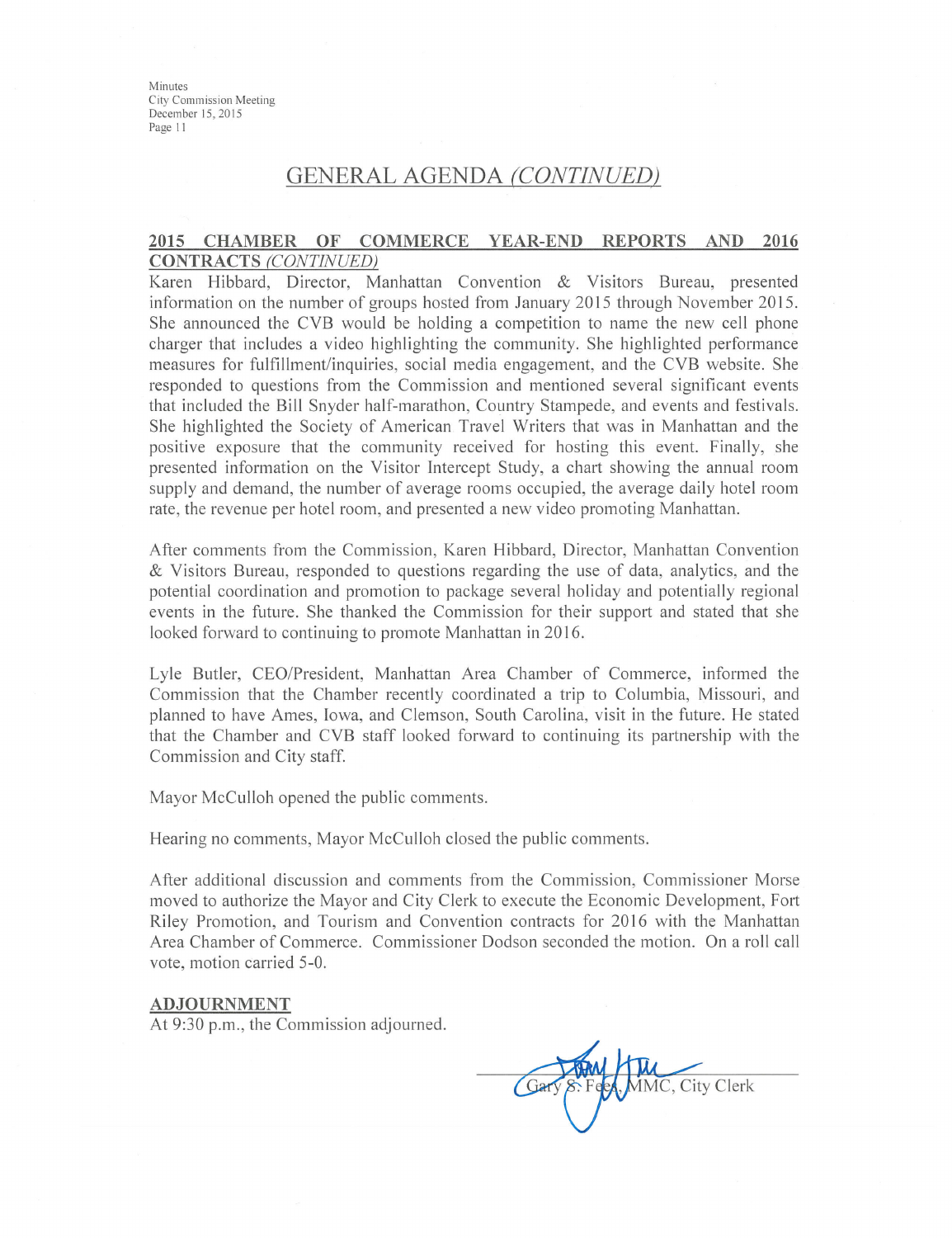## *STAFF REPORT*

#### **AN AMENDMENT OF ORDINANCE NO. 6388 AND THE APPROVED FINAL DEVELOPMENT PLAN OF STONECREEK PLANNED UNIT DEVELOMENT.**

# **BACKGROUND**

**OWNER/APPLICANT:** Travis Wymer–Advanced Dental Arts on behalf of the Stonecreek Business Center Association

**ADDRESS:** 4201 Anderson Avenue, Manhattan, KS 66503

**REQUEST:** Amend Ordinance No. 6388 of the Stonecreek Planned Unit Development (PUD) to allow one (1) pylon sign at the entryway to the PUD noting the name and address of the complex and a directory of the businesses within the complex.

**LEGAL DESRIPTION:** Stonecreek Business Center Addition

**DATE OF PUBLIC NOTICE PUBLICATION:** Monday October 26, 2015

**LOCATION:** Southeast of the intersection of Scenic Drive and Anderson Avenue

**AREA:** Total area is 4.8 acres

**DATE OF PUBLIC NOTICE PUBLICATION:** Monday, October 26, 2015

**DATE OF PUBLIC HEARING: PLANNING BOARD:** November 16, 2015 **CITY COMMISSION:** Tuesday, December 1, 2015

### **EXISTING PUD**

#### **Ordinance**

Ordinance No. 6388 rezoned the site from C-2, Neighborhood Shopping District to the Stone Creek PUD in February, 2004. The Ordinance approved the original signage plan for the PUD with the following note: "Project Sign shall be constructed of similar material and be of similar design to the existing Stone Creek Family Physicians sign and be illuminated by ground lighting." The ordinance was approved with the following conditions of approval: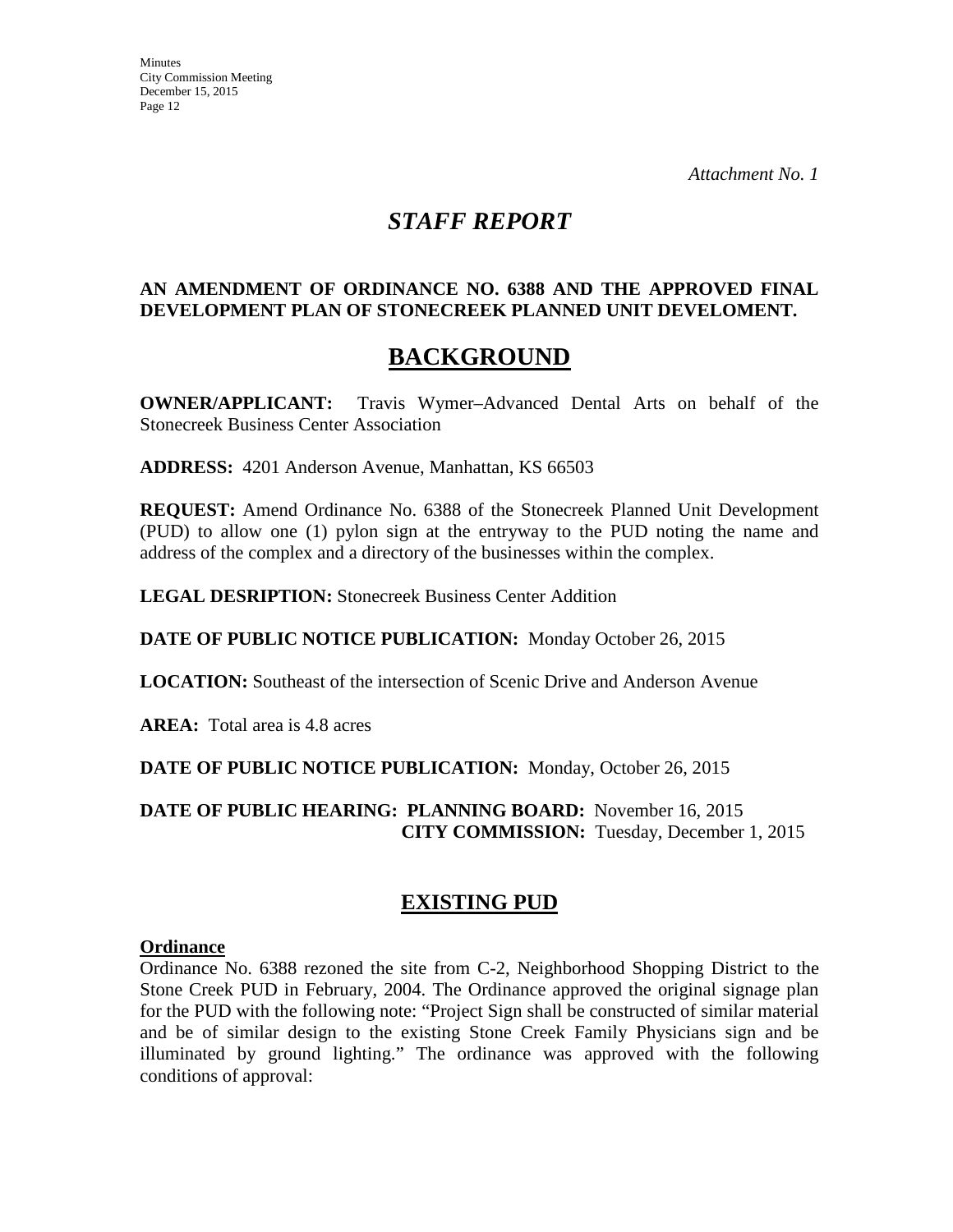- 1. Permitted uses shall be limited to the permitted uses listed in the C-2, Neighborhood Shopping District, except for air conditioning, heating and plumbing sales, automobile service stations, convenience stores with gas pumps, and laundry establishments, as per the Manhattan Zoning Regulations.
- 2. Landscaping and irrigation shall be provided pursuant to a Landscaping Performance Agreement between the City and the owner, which shall be entered into prior to issuance of a building permit.
- 3. All landscaping and irrigation shall be maintained in good condition.
- 4. Except as noted, signs shall be provided as proposed in the application documents, and shall allow for exempt signage described in Article VI, Section 6-104 (A)(1), (2), (4), (5) (7) and (8); and Section 6-104 (B) (2); and, Section 6-104 (D) (1), of the Manhattan Zoning Regulations.

#### **Permitted Uses**

Ordinance No. 6388 approved permitted uses in the C-2, Neighborhood Shopping District, except for air conditioning, heating and plumbing sales, automobile service stations, convenience stores with gas pumps, and laundry establishments.

### **PROPOSED AMENDMENT**

The applicant/owners have proposed to erect a new plyon sign located west of the entryway of the PUD noting the name, address and businesses within the PUD. In addition, Stone Creek Family Physicians (located directly east of the subject site on Lot1, Stonecreek Addition) is to be identified on the proposed pylon sign. The proposed sign will be approximately 14 feet tall and 11 feet wide, measured at the base. The pylon sign will consist of a stone base, similar to the existing landscaped island entry sign, and business identification panels each measuring 7.5 square feet in area. The proposed sign will be externally illuminated with ground lights. The name of the PUD "Stone Creek" and physical address will be located at the top of the pylon sign, measuring approximately 24 square feet in area. The total measurable area of the proposed pylon sign is approximately 104 square feet.

The proposed pylon sign is located within the common area, adjacent to the building on Lot 4. The application site plan shows the pylon sign sited approximately 10 feet from the property line to the north along Anderson Avenue.

## **MATTERS TO BE CONSIDERED WHEN AMENDING A PLANNED UNIT DEVELOPMENT**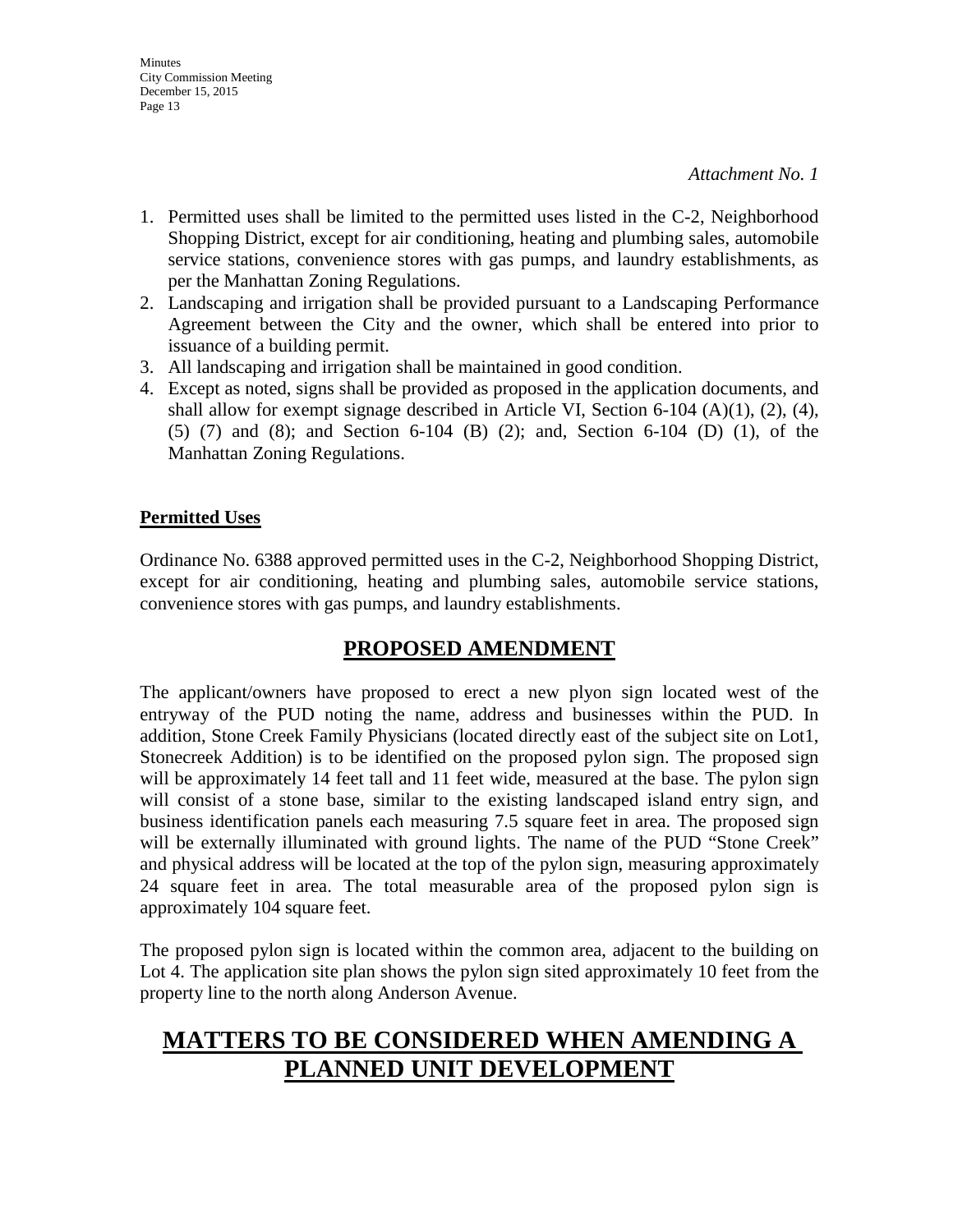*Attachment No. 1*

**1. WHETHER THE PROPOSED AMENDMENT IS CONSISTENT WITH THE INTENT AND PURPOSE OF THE APPROVED PUD, AND WILL PROMOTE THE EFFICIENT DEVELOPMENT AND PRESERVATION OF THE ENTIRE PUD:** The proposed amendment is consistent with the intent and purpose of the approved Planned Unit Development. The Stonecreek PUD is a professional office complex consisting of four buildings constructed in phases. The current PUD allows for business identification signage for individual buildings to be located internally within the existing off-street parking lot. These individual building identification signs have not been installed. The amendment is an attempt to include an overall signage plan for the current and future businesses within the PUD. According to the application documents, "The businesses of the Stonecreek PUD are easily accessible via the Anderson Avenue entrance however the current signage proposed position is not visible from the current Anderson Avenue traffic flow. The proposed amendment will allow visible signage to the Stonecreek PUD current businesses as well as those added in the future."

**2. WHETHER THE PROPOSED AMENDMENT IS MADE NECESSARY BECAUSE OF CHANGED OR CHANGING CONDITIONS IN OR AROUND THE PUD, AND THE NATURE OF SUCH CONDITIONS:** The applicant indicates that, "The proposed amendment is necessary also because of the West Anderson Avenue expansion planned in the near future. When the road is widened, the current signage area will not be visible and will not allow patrons to effectively see the businesses offered at the Stonecreek PUD." The existing landscaped island entry sign identifies the general name of the development, "Stonecreek". According to the applicant, patients and clients routinely have a difficult time locating the various offices within Stonecreek PUD. The West Anderson Avenue improvement project is likely to make locating the businesses more challenging for clients.

**3. WHETHER THE PROPOSED AMENDMENT WILL RESULT IN A RELATIVE GAIN TO THE PUBLIC HEALTH, SAFETY, CONVENIENCE OR GENERAL WELFARE, AND IS NOT GRANTED SOLELY TO CONFER A SPECIAL BENEFIT UPON ANY PERSON:** The proposed amendment will result in a relative gain to the public health, safety, convenience or general welfare by providing better visual identification of businesses located within the Professional Place PUD. According to the applicant, "signage for the Stonecreek PUD will be visible several hundred feet before the Anderson Avenue entrance rather than at the last minute. Patrons to the businesses in the Stonecreek PUD will be able to locate these businesses more effectively and thus will result in better flow of traffic and less vehicular accidents in an attempt to get to their respective location."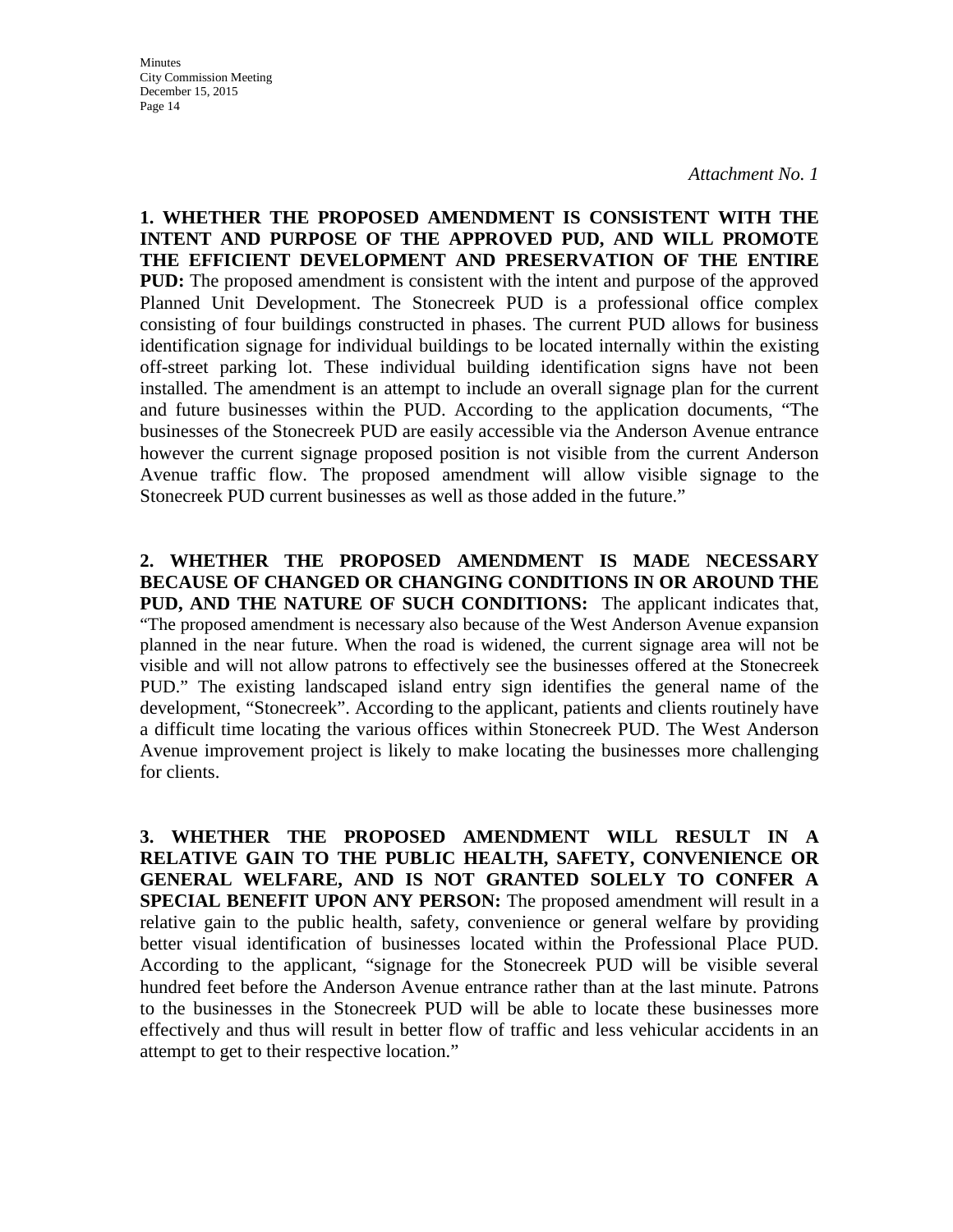# **ADDITIONAL MATTERS TO BE CONSIDERED WHEN AMENDING A PLANNED UNIT DEVELOPMENT**

**1. LANDSCAPING:** Landscaping consisting of lawn, deciduous, evergreen, ornamental, and existing trees. Other landscaping includes natural vegetation, including trees along Anderson Avenue and landscaped beds around each building. Underground irrigation is used to water landscaped areas.

**2. SCREENING:** Outdoor storage/dumpster areas are located adjacent to the existing buildings and are screened with 6-foot sight obscuring screening. No significant changes are proposed with this development.

**3. DRAINAGE: THE SITE DRAINS TO THE SOUTH TO WILDCAT CREEK TO A FOUR (4) FOOT BY SIX (6) FOOT STONE CULVERT UNDER CUMBERLAND ROAD THAT FLOWS IN A NATURAL CHANNEL TO WILDCAT CREEK. NO CHANGES ARE PROPOSED TO THE SITE THAT WOULD IMPACT THE DRAINAGE ON THE SITE OR IN THE IMMEDIATE AREA.** 

**4. CIRCULATION:** The circulation patterns throughout the Professional Place PUD parking lot are established. The location of the proposed pylon sign appears to avoid visual conflicts with vehicular and pedestrian traffic. The proposed amendment does not alter circulation or existing parking within the PUD.

**5. OPEN SPACE AND COMMON AREA:** The open space and common areas are established within the PUD. The proposed amendment does not alter existing open space or common areas.

**6. CHARACTER OF THE NEIGHBORHOOD:** The site is at the western edge of the existing City limits. It is located southeast of the intersection of Scenic Drive and Kimball Avenue, and Anderson Avenue intersections. Kimball Avenue is a major northern access route to the City, and Scenic Drive is a major southern route towards Manhattan Airport, Fort Riley and Junction City. Anderson Avenue extends to the west towards the cities of Keats and Riley, and into the City to the east. The adjacent section of Anderson Avenue is currently undergoing an improvement project to widen and improve the street to an urban section with sidewalks, curbs and gutters. The remainder of the neighborhood is characterized by a mix of low-density rural development and farmlands to the west, and multi-family apartments, single-family residential neighborhoods and parkland to the northeast and east. The site is in a growth corridor for the City of Manhattan.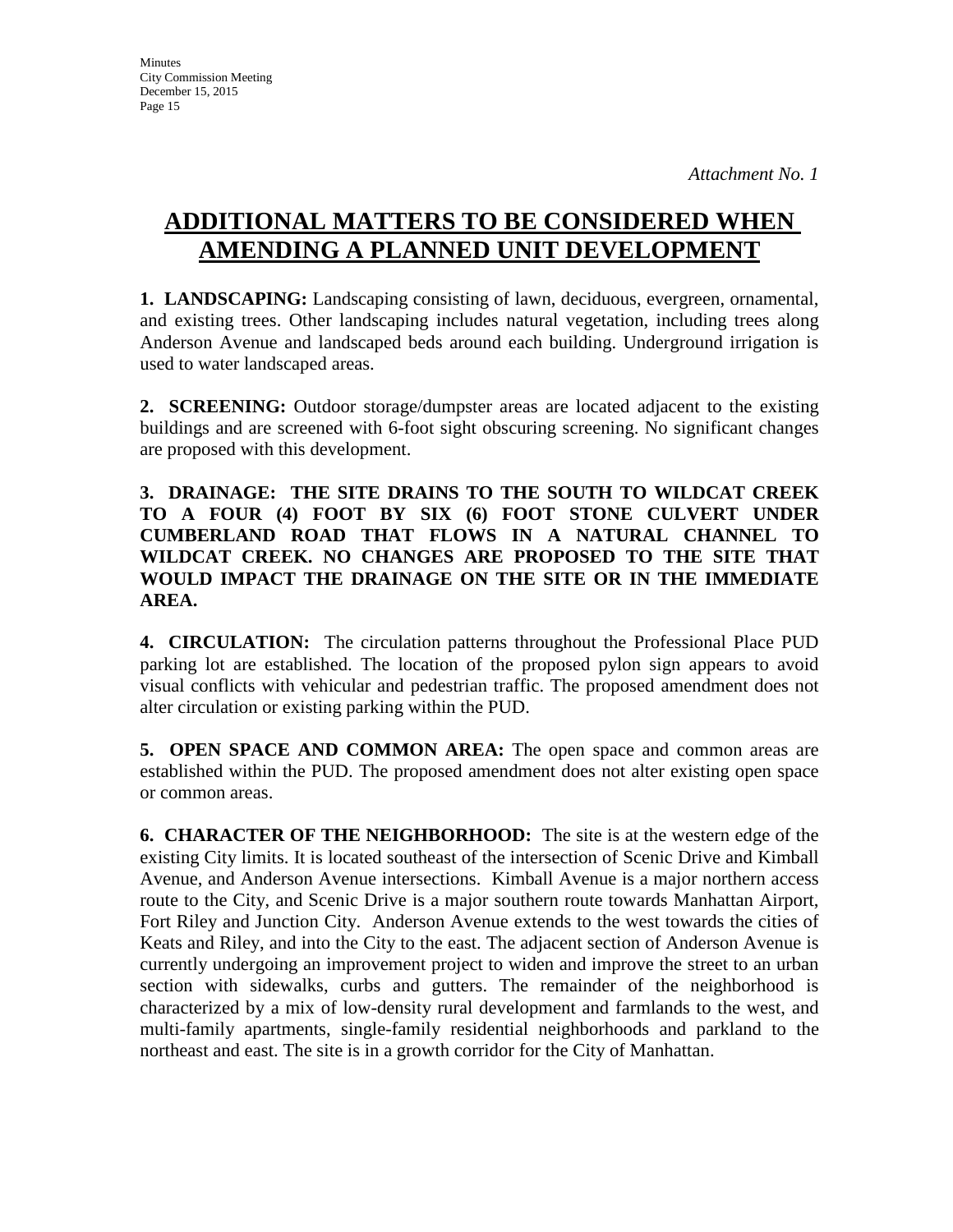### **MATTERS TO BE CONSIDERED WHEN REZONING**

**1. EXISTING USE:** The Stonecreek PUD includes a mix of Business and Professional Offices.

**2. PHYSICAL AND ENVIRONMENTAL CHARACTERISTICS:** The site is partially developed with buildings, parking, and mature landscaped areas. There are two remaining lots that have yet to be improved with development. No significant changes are proposed with the amendment.

#### **3. SURROUNDING LAND USE AND ZONING:**

**(a.) NORTH:** Anderson Avenue, undeveloped neighborhood commercial center, and single-family homes; C-2, Neighborhood Commercial District, R-2, Two-Family Residential District R-1, Single-Family Residential District, and R, Single-Family Residential District.

**(b.) SOUTH:** Cumberland Road, undeveloped agricultural land, Wildcat Creek,; County G-1, General Agricultural District.

**(c.) EAST:** Family Physicians medical office building, Cumberland Road, multiplefamily apartment complex; C-2 District, and R-3, Multiple-Family Residential District.

**(d.) WEST:** Scenic Drive, and Blueville Nursery; County G-1, and County C-4, Highway Business District.

**4. CHARACTER OF THE NEIGHBORHOOD:** See above.

**5. SUITABILITY OF SITE FOR USES UNDER CURRENT ZONING:** The PUD has been in place since 2004, and is suitable for the uses permitted within the district.

**6. COMPATIBILITY OF PROPOSED DISTRICT WITH NEARBY PROPERTIES AND EXTENT TO WHICH IT MAY HAVE DETRIMENTAL AFFECTS:** The proposed amendment is consistent with the existing PUD. The overall site will not change, only the proposed signage for the PUD. The materials and design used for the proposed pylon sign are compatible with the development. There should be no detrimental affects to the neighboring properties.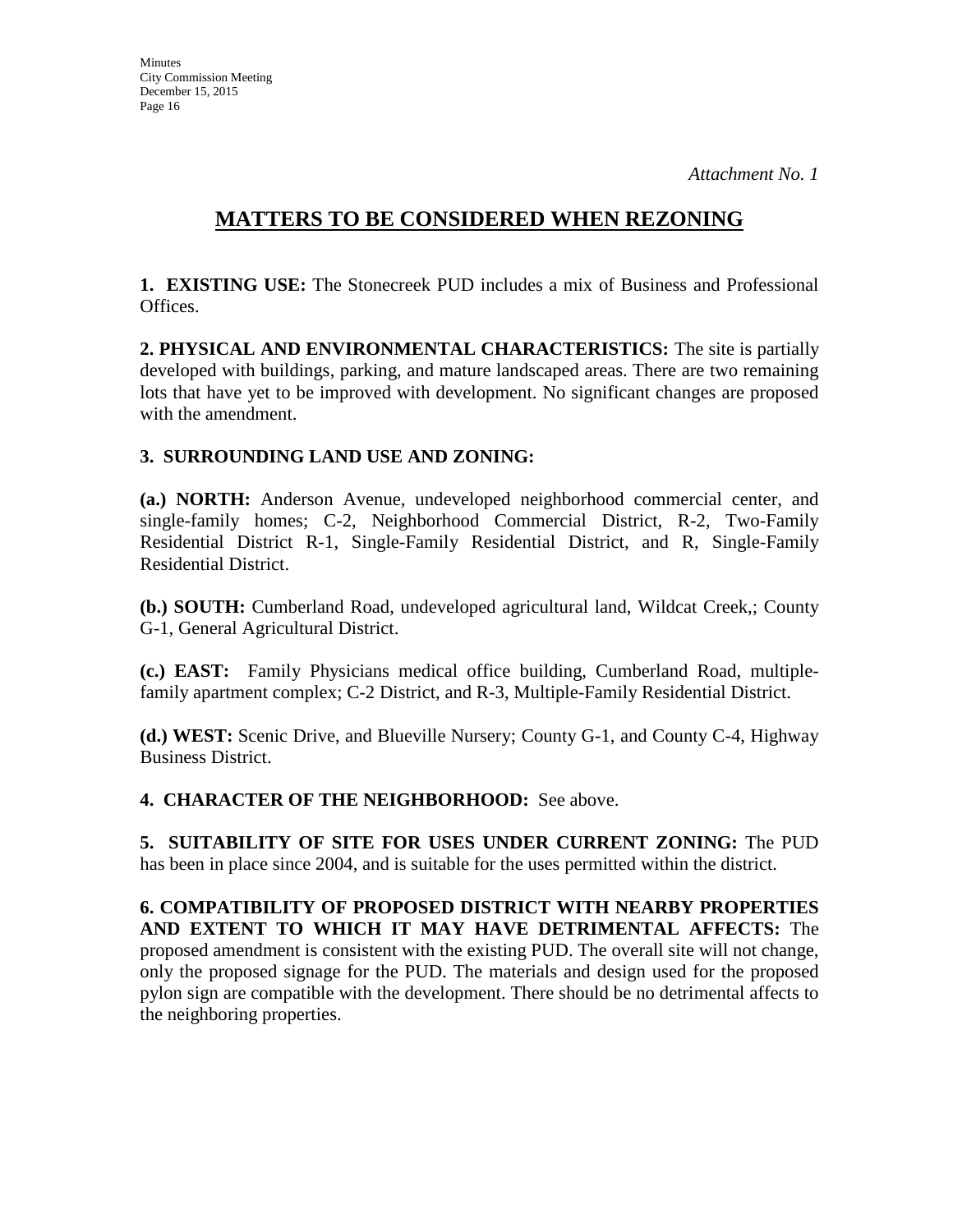*Attachment No. 1*

In addition, as part of the application process the applicants held a neighborhood meeting on September  $28<sup>th</sup>$ . According to the neighborhood meeting report, all parties were in agreement with the proposed sign to be placed at the entrance of the Stonecreek PUD. The addition of the adjacent Stone Creek Family Physicians being a part of the sign was also favored by all parties that attended the meeting.

**6. CONFORMANCE WITH COMPREHENSIVE PLAN:** The Manhattan Urban Area Comprehensive Plan shows the site as Neighborhood Commercial Center (NCC), which is intended to provide a range of services for residential areas, including supermarkets, restaurants, convenience stores, drycleaners, drugstores, filling stations, smaller specialty shops, retail and health services, and business and professional offices. Sites are typically on a smaller scale (1-3 acres) and should be located at the intersection of arterial and collector streets. Main entrances should be integrated with the surrounding street network. Building materials should reflect the surrounding architectural character. In addition, the site is located in the West Anderson Corridor (WAC) Special Planning Area.

#### NCC policies include:

#### *NCC-1: Characteristics*

*Neighborhood Commercial Centers are intended to provide a range of services for residential areas, including supermarkets, restaurants, convenience stores, drycleaners, drugstores, filling stations, smaller specialty shops, retail and health services, and business and professional offices. Neighborhood centers will vary in scale and character. Smaller, limited use centers may be fully integrated into the surrounding neighborhood and be accessed comfortably by foot or bicycle; while larger centers will function more independently, providing ample parking and numerous stores. Mixed-Use Neighborhood Centers that also incorporate residential uses are appropriate in a master planned setting. Neighborhood Centers often serve more than one nearby neighborhood in order to maintain sufficient economy of scale.*

#### *NCC-2: Location*

*Neighborhood centers should generally be located at the intersection of arterial and collector streets. However, smaller centers with limited uses may be appropriate within a residential area at the intersection of two collector streets, or at the intersection of a collector and a local street, provided they are designed to be compatible with the surrounding neighborhood and meet a minimum level of design criteria.*

#### *NCC-3: Size*

*Neighborhood centers typically require a site of approximately 10 acres, but may vary, ranging from as small as 1-3 acres to as large as 15-20 acres depending on the size of its service area and the extent of its mixed-use characteristics.*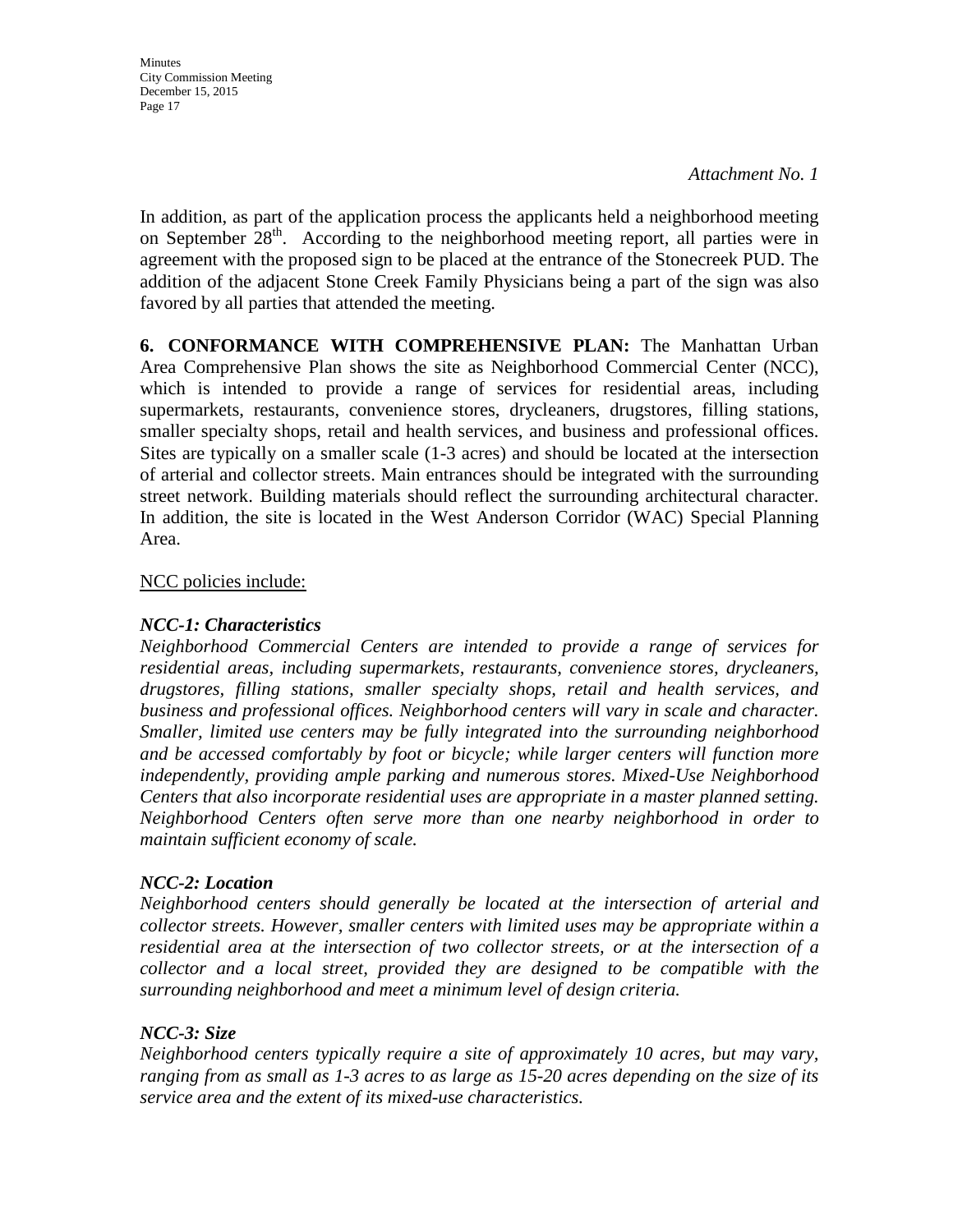#### *NCC-4: Circulation and Access*

*Integrate main entrances and driveways with the surrounding street network to provide clear connections between uses for vehicles, pedestrians, and bicycles. Provide clear, direct pedestrian connections between uses within the center, to the surrounding neighborhood, and to transit stops.*

#### *NCC-5: Transitions between Uses*

*Provide attractive transitions between the center and surrounding neighborhoods, while not limiting access between the center and the neighborhood for all modes of travel. Transitions can be accomplished by stepping down the height of taller structures when developing towards nearby residences, providing landscape buffers or screening, or similar means. Use creative design to avoid simply "walling" off residential areas from neighborhood centers.*

#### **West Anderson Corridor (WAC)**

#### *Background and Intent*

*The West Anderson Corridor is contiguous to the western boundary of Manhattan and is considered as an area for potential future growth. The scenic quality of the corridor is significant, defined by the Wildcat Creek Riparian area, which bounds its southern edge and by the lush agricultural lands that extend south from Anderson Avenue to the creek. The corridor will remain primarily rural in nature within the near-term or until such time as utility services are available. To the extent possible, both the scenic quality and availability of developable land within the corridor should be preserved. As the market for growth in the corridor emerges, compatibility with Fort Riley and specific recommendations made by the 2005 Flint Hills Joint Land Use Study are a key consideration.*

#### Policies

### *WAC-1: Preservation of Wildcat Creek Riparian Corridor*

*Design land use patterns in the Wildcat Creek Corridor to protect natural features, including steep slopes, native vegetation, riparian corridors, streams, and wetlands, in accordance with the adopted Wildcat Creek Floodplain Management Plan.*

#### *WAC-2: Future Growth Area*

*The West Anderson Corridor is identified as a potential future growth area, dependent upon the timing, and availability of infrastructure and urban services. Evaluate development proposals within the West Anderson Corridor based upon their compatibility with the area's potential for future urban development and the recommendations of the 2005 Flint Hills Joint Land Use Study. Discourage isolated parcels of development that will lead to fragmented patterns of urban development.*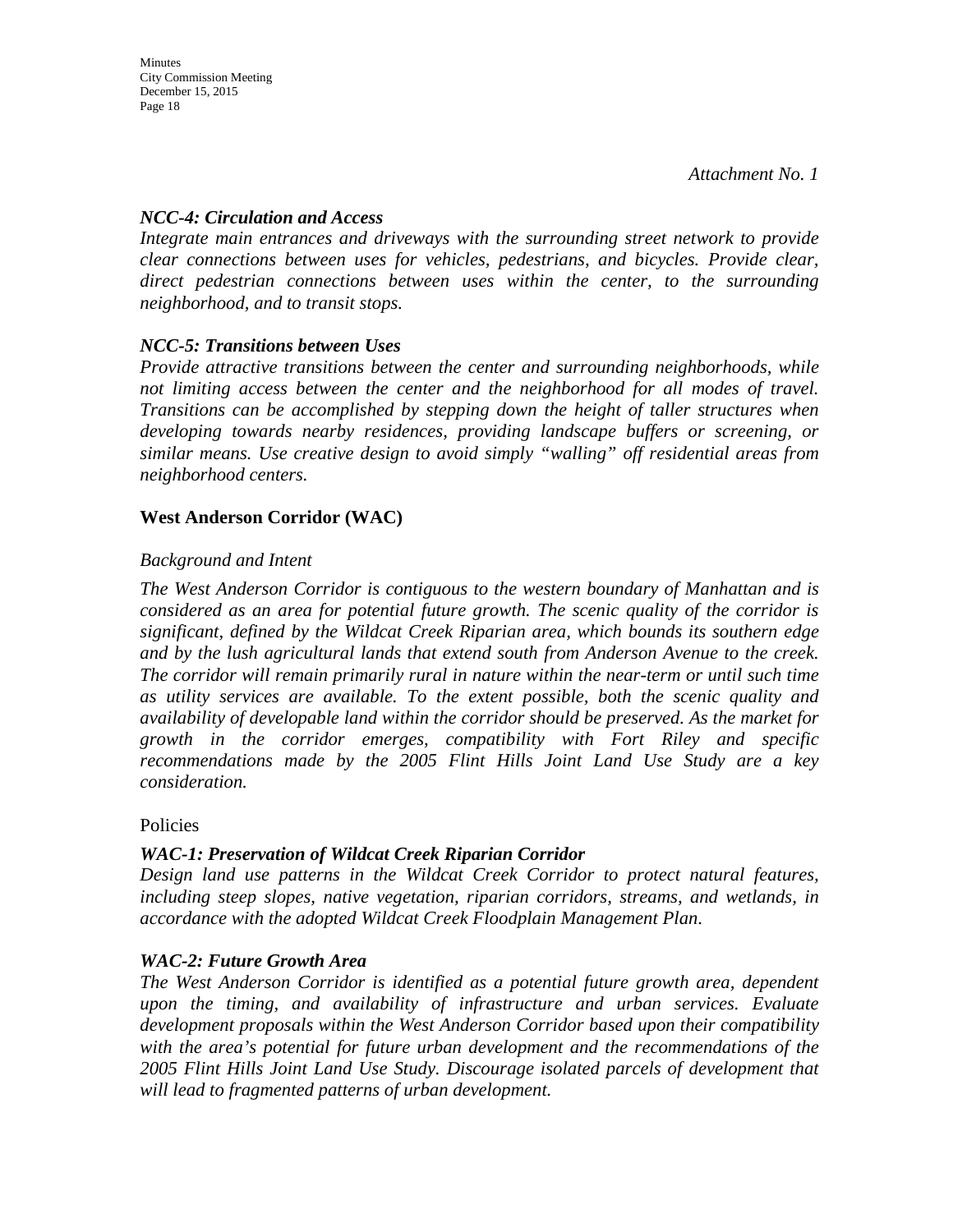*Attachment No. 1*

#### *WAC-3: Future Neighborhood Services and Residential Development*

*The West Anderson Corridor provides potential for additional Neighborhood Commercial services and specialty stores in the vicinity of the Anderson Avenue–Scenic Drive intersection. Explore the provision of low to medium density housing along the south side of Anderson Avenue, transitioning to the riparian open space corridor, along Wildcat Creek.*

#### *WAC-4: Multi-modal Connectivity*

*As development opportunities emerge, explore and implement opportunities to enhance multi-modal connections between the West Anderson Corridor and existing multi-modal facilities in other parts of the Planning Area.*

The proposed PUD amendment conforms to the Comprehensive Plan.

#### **8. ZONING HISTORY AND LENGTH OF TIME VACANT AS ZONED:**

| June 1, 1998       | Manhattan Urban Area Planning Board<br>recommends approval of annexation request.                                                                                                                                                                                                                               |  |  |  |  |
|--------------------|-----------------------------------------------------------------------------------------------------------------------------------------------------------------------------------------------------------------------------------------------------------------------------------------------------------------|--|--|--|--|
| June 16, 1998      | City Commission approves first reading of<br>annexation.                                                                                                                                                                                                                                                        |  |  |  |  |
| August 3, 1998     | Manhattan Urban Area Planning Board tables<br>public hearing on Concurrent Plats and<br>rezoning, due to a lack of a quorum.                                                                                                                                                                                    |  |  |  |  |
| August 17, 1998    | Manhattan Urban Area Planning Board<br>recommends approval of rezoning from<br>County G-1, General Agricultural District, to<br>C-2, Neighborhood Shopping District, and<br>approves the Final Plat of the Stone Creek<br>Addition.                                                                             |  |  |  |  |
| September 1, 1998  | City Commission approves first reading of<br>rezoning.                                                                                                                                                                                                                                                          |  |  |  |  |
| September 15, 1998 | City Commission approves second reading of<br>Ordinance Nos. 6030 and 6031, annexing and<br>zoning the Stone Creek Addition and the<br>adjacent Anderson Avenue and Cumberland<br>Road rights-of-way; and accepts the easements<br>and rights-of-way as shown on the Final Plat<br>of the Stone Creek Addition. |  |  |  |  |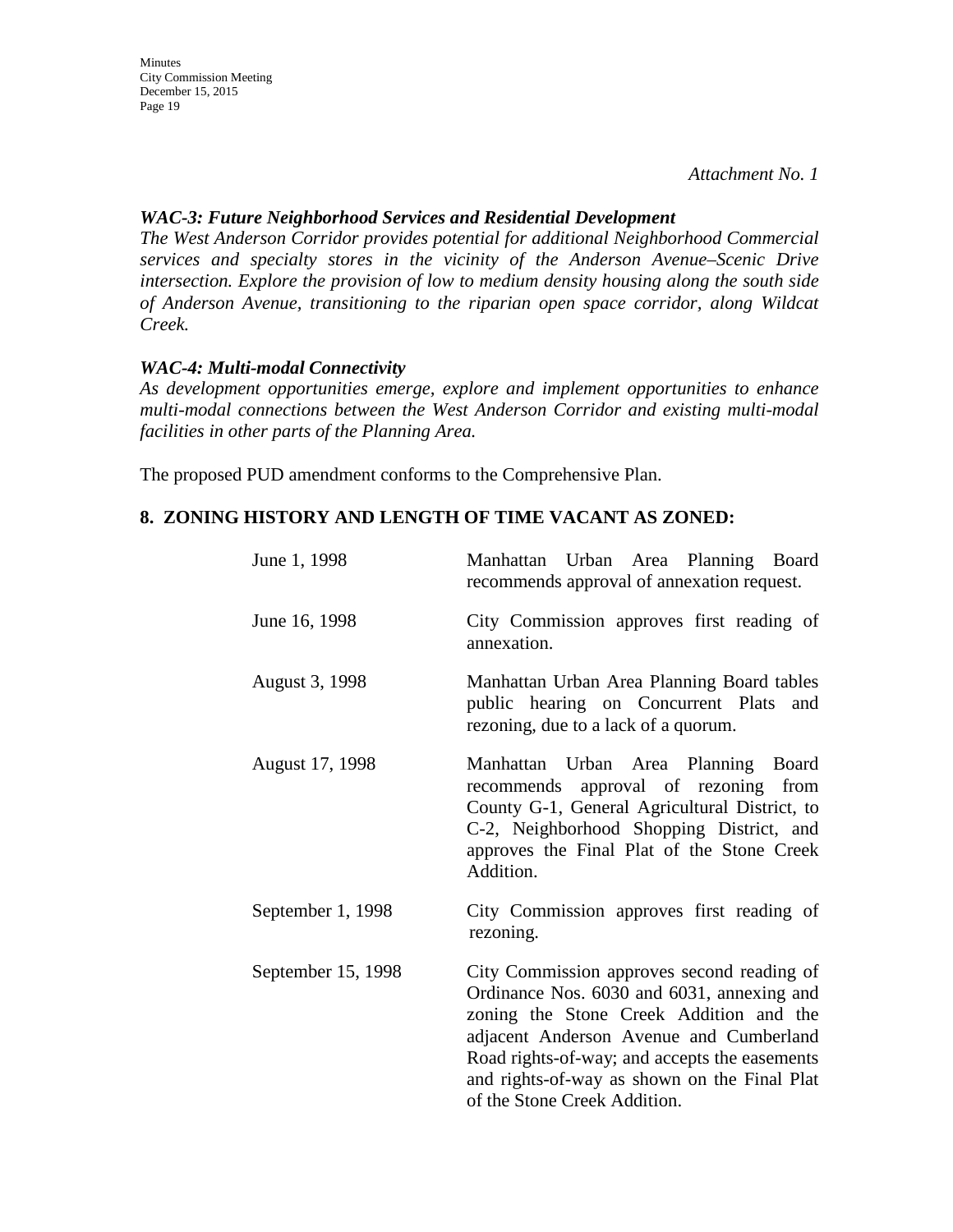| January 5, 2004  | Manhattan Urban Area Planning Board<br>recommends approval of the rezoning of Lot<br>2, Stone Creek Add, from C-2 District, to<br>Commercial PUD.                                                  |
|------------------|----------------------------------------------------------------------------------------------------------------------------------------------------------------------------------------------------|
| January 20, 2004 | City Commission approves first reading of the<br>Stonecreek PUD.                                                                                                                                   |
| February 3, 2004 | City Commission approves Ordinance No.<br>6388, rezoning of Lot 2, Stone Creek Add,<br>from C-2 District, to Commercial PUD.                                                                       |
| March 1, 2004    | Manhattan Urban Area Planning Board<br>approves Phase 1 of the Final Development<br>Plan and the Final Plat of Stonecreek Business<br>Center Addition, a Replat of Lot 2, Stone<br>Creek Addition. |
| March 16, 2004   | City Commission accepts easements<br>and<br>rights-of-way of the Final Plat of the<br><b>Stonecreek Business Center Addition.</b>                                                                  |
| May 15, 2006     | Manhattan Urban Area Planning Board<br>approves the Final Plat of Stonecreek Business<br>Center Addition, Unit Two, a Replat of Lot 4,<br><b>Stonecreek Business Center Addition.</b>              |
| June 6, 2006     | City Commission accepts easements and<br>rights-of-way of the Final Plat of<br>the<br>Stonecreek Business Center Addition, Unit<br>Two                                                             |

**9. CONSISTENCY WITH INTENT AND PURPOSE OF THE ZONING ORDINANCE:** The intent and purpose of the Zoning Regulations is to protect the public health, safety, and general welfare; regulate the use of land and buildings within zoning districts to assure compatibility; and to protect property values. The PUD Regulations are intended to provide a maximum choice of living environments by allowing a variety of housing and building types; a more efficient land use than is generally achieved through conventional development; a development pattern that is in harmony with land use density, transportation facilities and community facilities; and a development plan which addresses specific needs and unique conditions of the site which may require changes in bulk regulations or layout.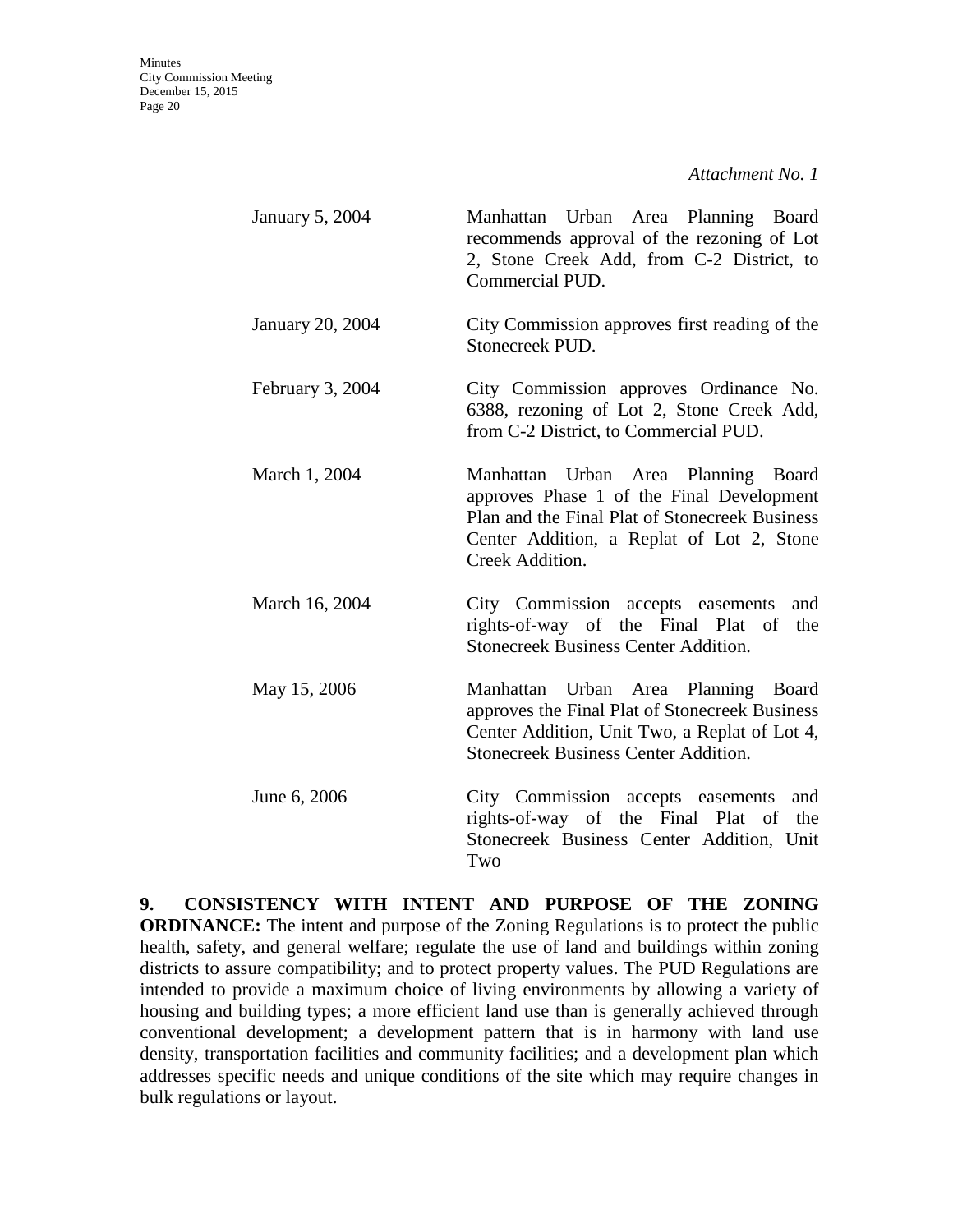The addition of off-premise signage would generally not be consistent with the intent for signs within commercial PUDs, which the Manhattan Zoning Regulations suggest follow the C-2 District requirements. The zoning regulations states that:

"Off-Premise Signs. The following restrictions shall apply to all Off-Premise Signs. (A) Permitted Districts: C-5, C-6, LM-SC, I-3, and I-4."

Since the Stonecreek PUD and the adjacent development located on Lot1, Stonecreek Addition is considered to be a uniformed development, providing identification of businesses within both developments seems reasonable. City Administration is recommending a condition of approval to limit the off-premise signage. The proposed amendment is consistent with the intent and purposes of the Zoning Regulations, and the intent of the PUD Regulations, subject to the conditions of approval.

**10. RELATIVE GAIN TO THE PUBLIC HEALTH, SAFETY AND WELFARE THAT** 

**DENIAL OF THE REQUEST WOULD ACCOMPLISH, COMPARED WITH THE HARDSHIP IMPOSED UPON THE INDIVIDUAL OWNER:** There appears to be no adverse affects on the public and no relative gain would be accomplished by denial. Denial of the amendment would be a hardship on the owner because no adverse effects on the public are expected.

**11. ADEQUACY OF PUBLIC FACILITIES AND SERVICES:** Adequate public street, sewer, and water are available to serve the site and the proposed use.

### **12. OTHER APPLICABLE FACTORS:** None

**13. STAFF COMMENTS AND RECOMMENDATION:** City Administration recommends approval of the proposed amendment of Ordinance No. 6388 and the approved Final Development Plan of Stonecreek Planned Unit Development, subject to the following condition of approval:

> 1. The proposed pylon sign shall be allowed to identify businesses located within the Stonecreek PUD and only the business and professional offices located on Lot 1, Stonecreek Addition.

### **ALTERNATIVES:**

1. Recommend approval of the proposed amendment of Ordinance No. 6388 and the approved Final Development Plan of Stonecreek Planned Unit Development, stating the basis for such recommendation, with the conditions listed in the Staff Report.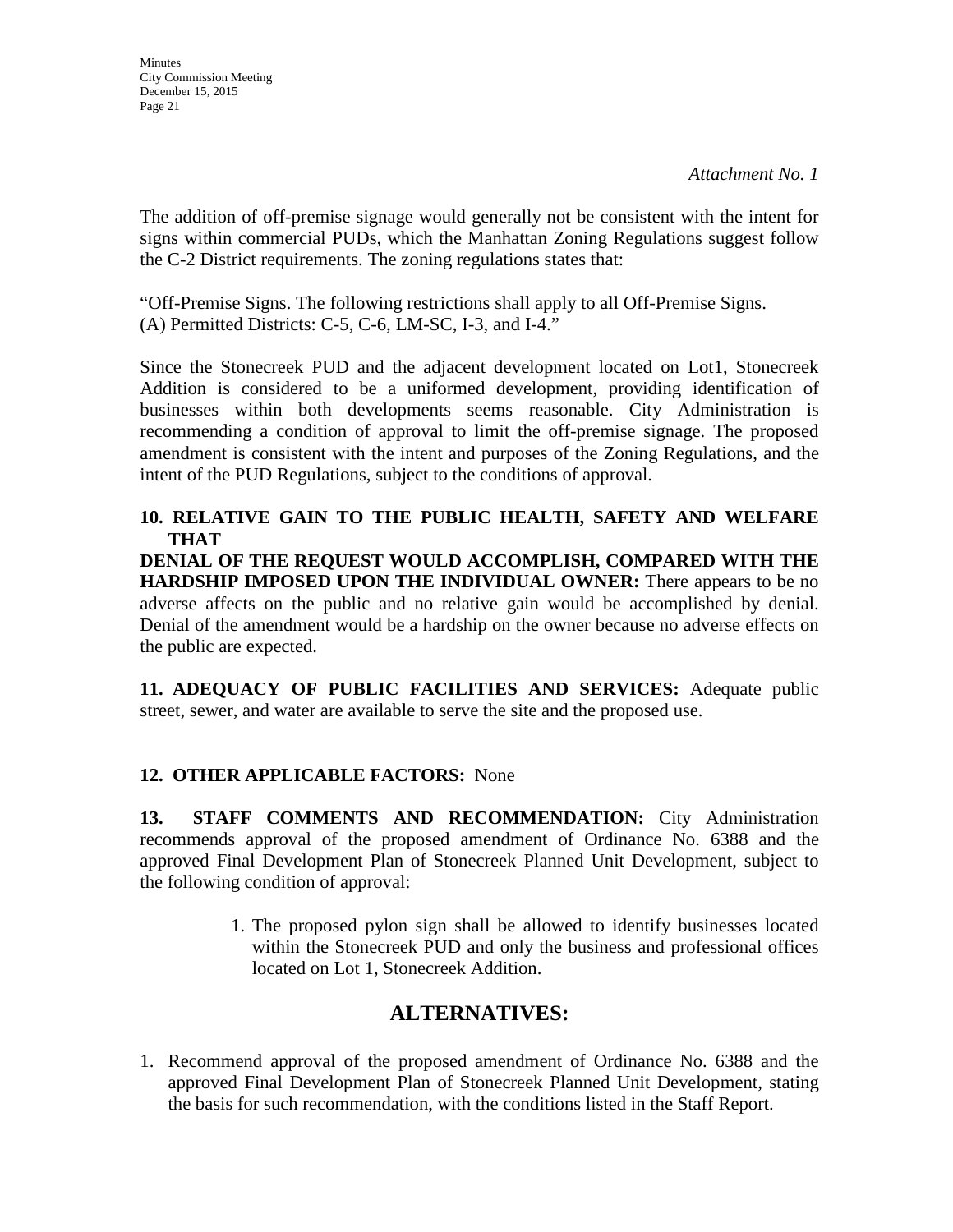- 2. Recommend denial of the proposed amendment of Ordinance No. 6388 and the approved Final Development Plan of Stonecreek Planned Unit Development, stating the specific reasons for denial.
- 3. Table the proposed Amendment to a specific date, for specifically stated reasons.

### **POSSIBLE MOTION:**

The Manhattan Urban Area Planning Board recommends approval of the proposed amendment of Ordinance No. 6388 and the approved Final Development Plan of the Stonecreek Planned Unit Development, based on the findings in the staff report, with the condition recommended by City Administration.

**PREPARED BY:** Chase Johnson, CFM, Planner

**DATE:** October 30, 2015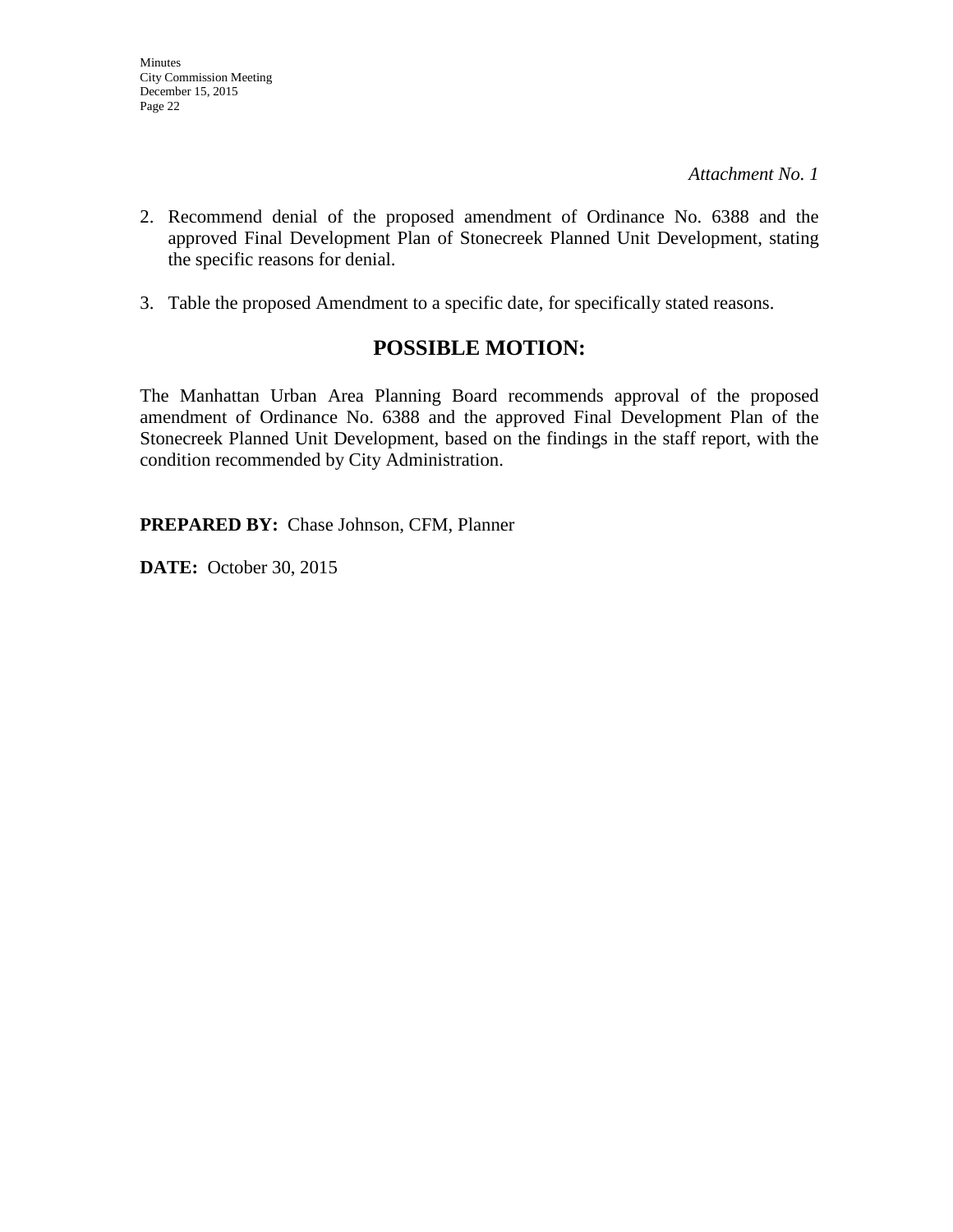# **Social Services Advisory Board Agency Funding**

|                                                    |                | 2016   |                  | 2016   |
|----------------------------------------------------|----------------|--------|------------------|--------|
| <b>Basic Human Needs (food, clothing, shelter,</b> |                |        |                  |        |
| transportation)                                    | <b>Request</b> |        | <b>Allocated</b> |        |
| Riley Co. ATA (transportation) *                   |                |        |                  |        |
| Crisis Center (intervention/shelter programs)      | \$             | 48,800 | S                | 48,800 |
| Downtown Farmers' Market                           | \$             | 5,000  |                  |        |
| MESI (shelter)                                     | \$             | 75,600 | S                | 66,768 |
| <b>Shepherd's Crossing</b>                         | \$             | 44,000 |                  | 44.0   |
|                                                    |                |        |                  |        |

| <b>Prevention/Intervention (Youth)</b> |    |        |   |        |
|----------------------------------------|----|--------|---|--------|
| <b>Big Brothers/Big Sisters</b>        | \$ | 37,000 | S | 37,000 |
| <b>Boys and Girls Clubs</b>            | \$ | 30,605 |   | 30,605 |
| Manhattan Day Care and Learning        | \$ |        |   |        |
| Morning Star Inc., CRO                 | Ś  | 4.992  |   | 4.992  |
| Sunflower CASA                         | \$ | 27,000 | S | 27,000 |
| UFM Scholarship Program***             | \$ |        |   |        |
| K-State Center for Child Development   |    | 40.800 |   |        |

| <b>Prevention/Intervention (Elderly and Disabled)</b> |         |    |         |
|-------------------------------------------------------|---------|----|---------|
| Homecare and Hospice                                  | 50,000  |    | 50,000  |
| Kansas Legal Services                                 | 35,000  | Ś  | 35,000  |
| <b>Totals</b>                                         | 398,797 | S. | 384,965 |
| Dollar increase/decrease over prior year              | 13,832  |    |         |
| Percent of change over prior year                     | 3.59%   |    |         |
| <b>Population Change</b>                              |         |    |         |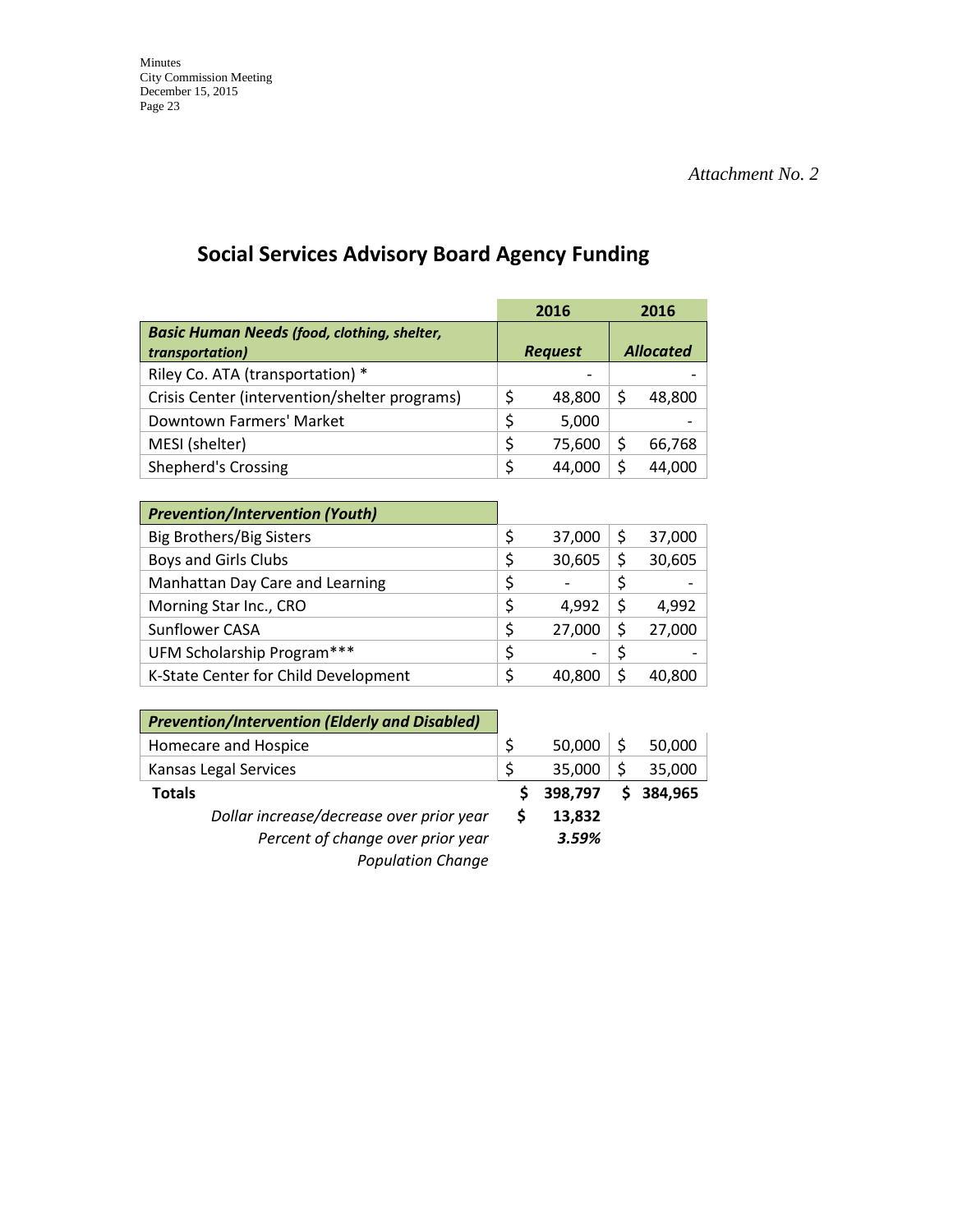*Attachment No. 3*

| <b>2016 Special Alcohol Allocations</b>          |             |                 |  |
|--------------------------------------------------|-------------|-----------------|--|
|                                                  | Requested   | <b>Approved</b> |  |
| Big Brothers/Big Sisters                         | Ś<br>19,000 | \$<br>19,000    |  |
| Boys & Girls Club                                | 29,011      | 29,011          |  |
| Friends of Recovery Association                  | 20,000      | 20,000          |  |
| <b>KSU - AODES</b>                               | 40,321      | 40,321          |  |
| Manhattan Area Risk Prevention Coalition (MARPC) | 15,720      | 15,720          |  |
| Manhattan Emergency Shelter                      | 13,362      | 22,194          |  |
| Pawnee Mental Health                             | 76,785      | 76,785          |  |
| <b>Riley County Youth Court</b>                  | 4,000       | 4,000           |  |
| <b>Riley County Comm. Corrections (Juv)</b>      | 4,000       | 4,000           |  |
| <b>Riley County Comm. Corrections (Adult)</b>    | 10,000      | 10,000          |  |
| <b>Sunflower CASA</b>                            | 45,690      | 45,690          |  |
| The Restoration Center                           | 80,000      | 60,000          |  |
| <b>UFM Learning Center</b>                       | 20,000      | 20,000          |  |
| Unified School Dist. #383                        | 184,223     | 184,223         |  |
| Total                                            | \$562,112   | \$550,944       |  |
|                                                  |             |                 |  |